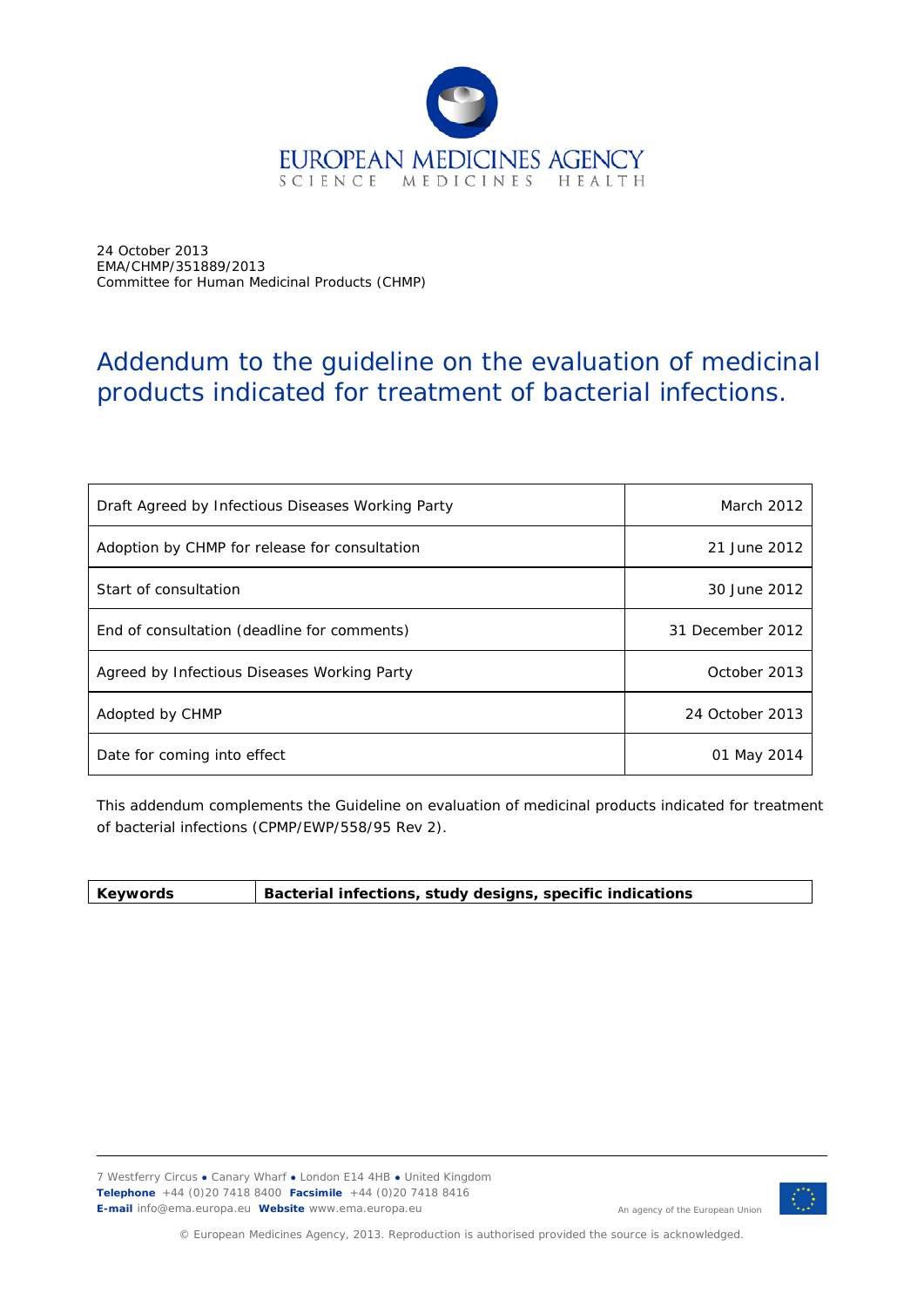# Addendum to the guideline on the evaluation of medicinal products indicated for treatment of bacterial infections.

# **Table of contents**

| 3.2. Indications for which non-inferiority study designs are acceptable 5            |  |
|--------------------------------------------------------------------------------------|--|
|                                                                                      |  |
|                                                                                      |  |
| 3.2.3. Hospital-acquired pneumonia (HAP) and ventilator-associated pneumonia (VAP) 7 |  |
|                                                                                      |  |
|                                                                                      |  |
|                                                                                      |  |
|                                                                                      |  |
|                                                                                      |  |
|                                                                                      |  |
|                                                                                      |  |
| 3.3.5. Inhalational antibacterial regimens in non cystic fibrosis patients 11        |  |
|                                                                                      |  |
| 3.4. Circumstances in which limited clinical data may be accepted  13                |  |
|                                                                                      |  |
| 3.4.2. Justification for a limited initial clinical development programme  13        |  |
|                                                                                      |  |
| 3.4.4. Reflecting the evidence in the Summary of Product Characteristics (SmPC)  16  |  |
|                                                                                      |  |
|                                                                                      |  |
| 3.5.2. Treatment of acute bacterial infections in neutropenic patients 18            |  |
|                                                                                      |  |
|                                                                                      |  |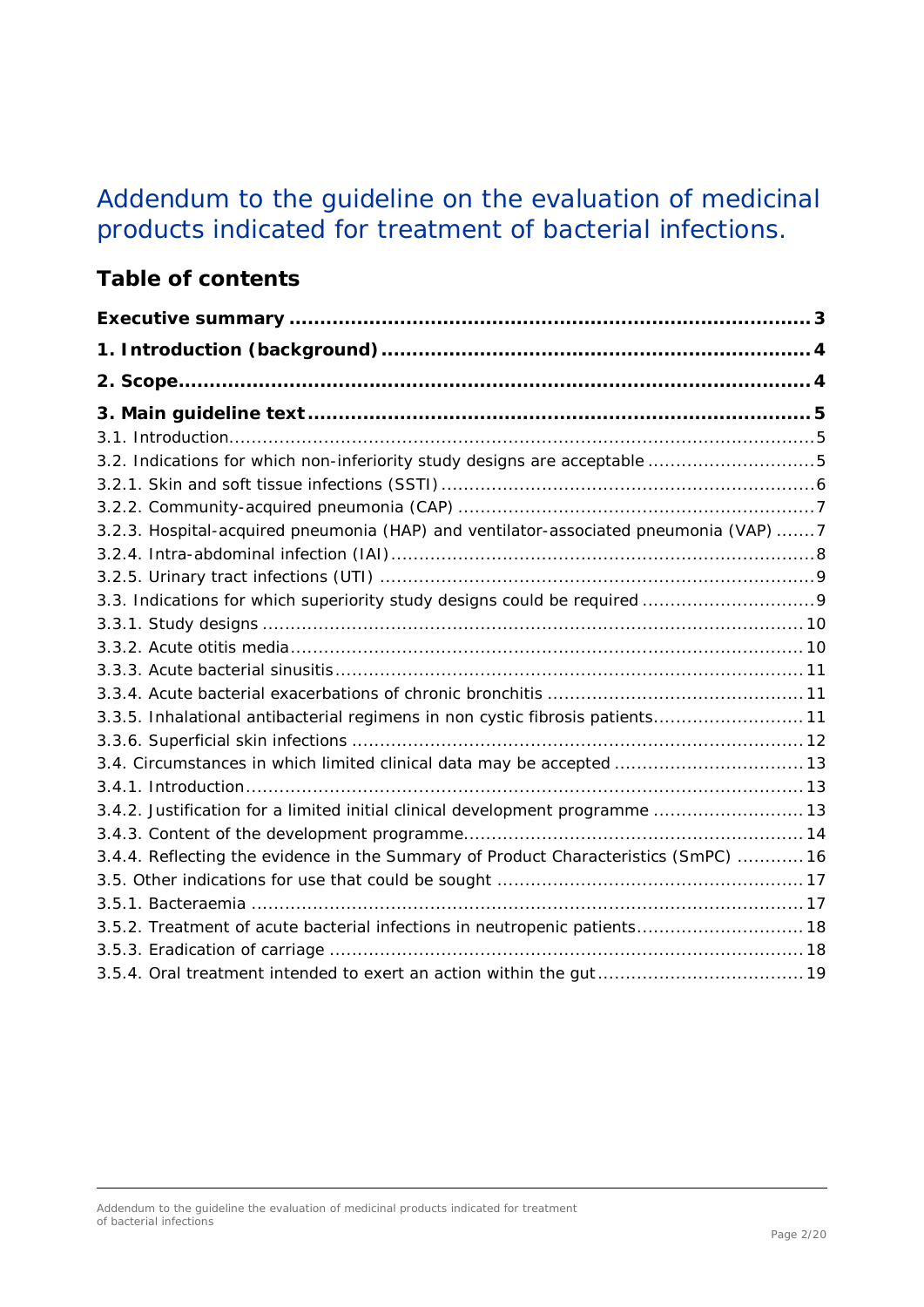## <span id="page-2-0"></span>**Executive summary**

During the revision of the *Guideline on evaluation of medicinal products indicated for treatment of bacterial infections* (CPMP/EWP/558/95 Rev 2) consideration was given to the need to provide recommendations for the design of clinical studies intended to support the approval of specific indications for use. During the consultation period and at a Workshop held before finalisation of the revised Guideline the CHMP was requested to provide detailed advice on several issues including patient selection criteria, primary endpoints, indications for which superiority or non-inferiority study designs would be expected and suggestions for non-inferiority margins. In addition, the CHMP was asked to suggest possible clinical development programmes for new antibacterial agents with very narrow spectra of antibacterial activity and/or with activity against multi-resistant pathogens for which there are very limited treatment options.

This addendum reiterates that the primary assessment of efficacy should usually occur at a test of cure visit that takes place within the same post-randomisation window in each treatment group and is timed to occur when a minimum numbers of days have elapsed from the last possible dose of protocoldefined treatment. With a few exceptions, it is not required that the primary assessment of efficacy should be confined to patients with a confirmed pathogen relevant to the type of infection under study.

Detailed guidance is provided for studies in five types of infection in which it is accepted that indications for use can be supported by a demonstration of non-inferiority of the test agent to an appropriate comparative regimen. Some suggestions for acceptable non-inferiority margins are provided. There is a lack of reliable evidence relevant to current clinical management practices to gauge the likely spontaneous resolution rates in the types of infection under consideration. The suggested non-inferiority margins have been selected on the basis that they are very likely to be sufficient to differentiate the treatment effect of the test agent from no antibacterial therapy and reflect a clinically acceptable difference to an appropriate active comparative regimen.

In indications for which a demonstration of superiority over placebo or an active comparative regimen could be required some suggestions are made for exploring appropriate patient populations and endpoints in the light of the current lack of data to support definitive recommendations for study design. In the specific case of acute otitis media recognition is given to accepting evidence of efficacy from non-inferiority studies subject to restriction of the study population and conduct of appropriate analyses.

Limited evidence of clinical safety and efficacy could be accepted to support an initial approval for the treatment of infections caused by multidrug-resistant (MDR) organisms for which there are few therapeutic options. Assuming that the PK/PD analyses strongly support an expectation of clinical efficacy against problematic MDR pathogens, the clinical programme should take into account the properties of the test antibacterial agent (e.g. spectrum of activity) and the unmet need it may be able to address. For example, for some agents it may be possible to conduct standard non-inferiority studies in infections not due to MDR pathogens and supplement the data with at least some clinical experience in treatment of the target MDR pathogens. Alternatively, if a study is confined to or enriched for the MDR pathogens of interest it could be randomised but not powered for inferential testing. In some cases it could be acceptable to conduct only a non-randomised study and make use of external control data to assist in interpreting the efficacy observed against the MDR pathogens of interest. Sponsors should provide a clear justification for the proposed content of the pre-approval clinical programme and consider how additional efficacy data may be generated in the post-approval period.

Addendum to the guideline the evaluation of medicinal products indicated for treatment of bacterial infections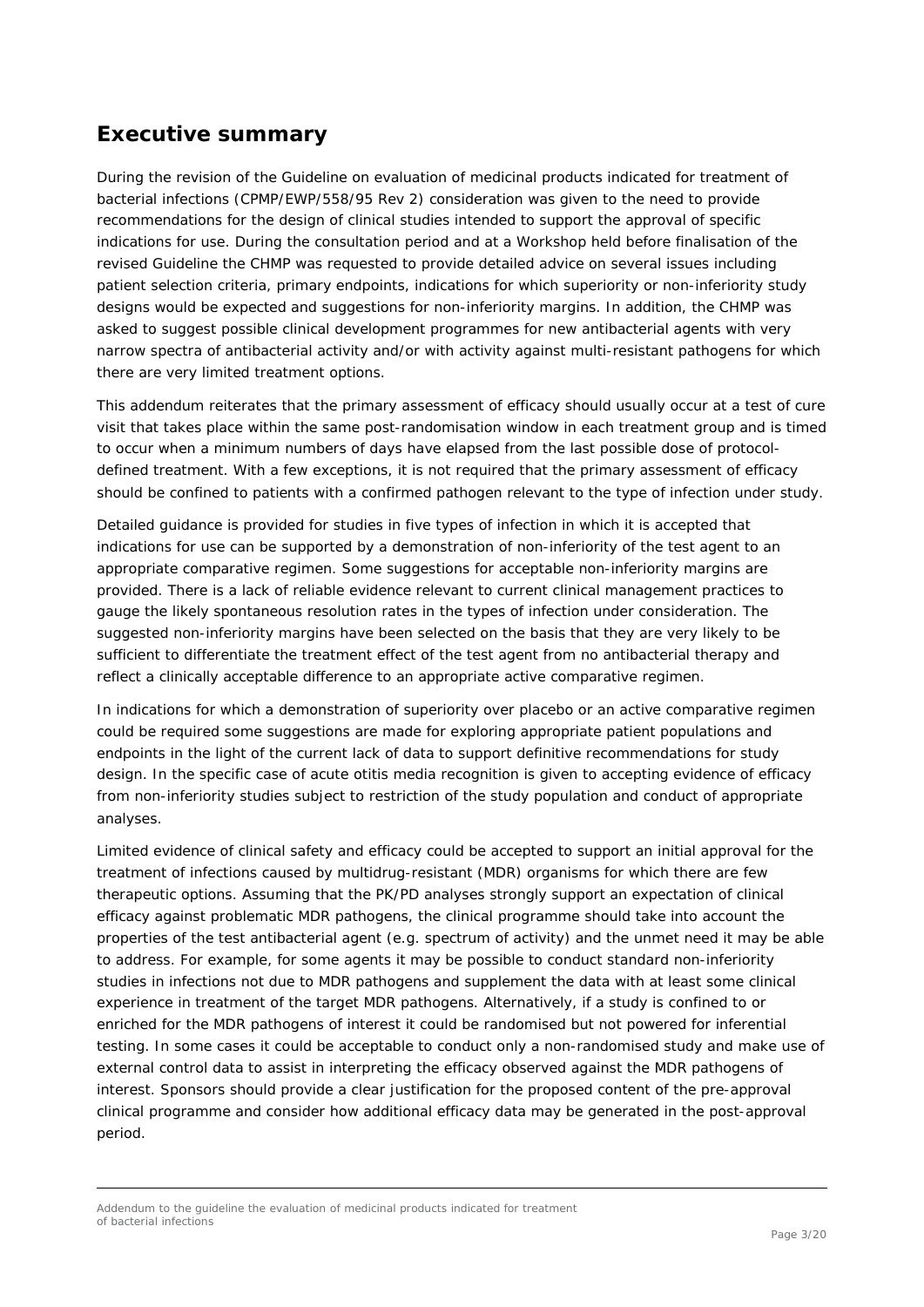Limited guidance is provided regarding the clinical assessment of treatment modalities intended to exert a local antibacterial effect as a result of direct administration to the site of infection. The specific examples covered are the topical treatment of superficial skin infections, inhalational therapy (excluding patients with cystic fibrosis) and oral administration of agents intended to exert an action within the gut.

Finally, consideration is given to the assessment of efficacy to support use of an antibacterial agent for treatment of some other types of infections. These include some infections for which there are special issues to consider regarding study designs and interpretation of results.

# <span id="page-3-0"></span>**1. Introduction (background)**

It is essential that this addendum is read in conjunction with CPMP/EWP/558/95 Rev 2 in which broadly applicable general guidance is provided for the development of antibacterial agents.

CPMP/EWP/558/95 Rev 2 covers the general approach to the development of antibacterial agents. In particular, it covers matters such as microbiological investigations, study designs in treatment and prophylaxis, selection of active comparative regimens, general patient characteristics, diagnostic methods, analysis populations, primary endpoints, timing of assessment of outcomes, data analyses, studies in children and the evaluation of safety. It also addresses the development of fixed drug combinations, including antibacterial agents administered with compounds intended to inhibit a bacterial mechanism of resistance (e.g. beta-lactam agents with beta-lactamase inhibitors).

This addendum provides additional guidance on studies and clinical development programmes intended to support specific indications for use. It includes a consideration of the possible content of feasible clinical development programmes for antibacterial agents whose properties preclude their clinical evaluation along well-established lines and/or with potential for clinical activity against specific multiresistant pathogens.

The focus of this addendum is on studies in adults and is intended to be applicable to the elderly as well as to frail, debilitated and immunocompromised patients. In particular, sponsors are encouraged to investigate pharmacokinetics and to enrol representative samples of elderly and frail patients into clinical studies.

Section 4.2.3. of CPMP/EWP/558/95 Rev 2 provides general advice on studies in children and adolescents and no specific guidance is provided in this Addendum. However some sections (such as 3.3.2. on otitis media) are of particular relevance to paediatric patients.

# <span id="page-3-1"></span>**2. Scope**

The addendum provides guidance on clinical data requirements to support:

#### *Indications for which non-inferiority study designs are acceptable*

This section considers five commonly sought indications that are supported by studies that demonstrate non-inferiority of the test regimen to an appropriate reference regimen.

#### *Indications for which superiority study designs could be required*

This section considers indications for which demonstration of superiority over placebo or over an active intervention is required for a pre-specified clinically relevant parameter(s). It also considers possible exceptions within these indications (e.g. in terms of patient and infection characteristics) for which non-inferiority study designs might be acceptable.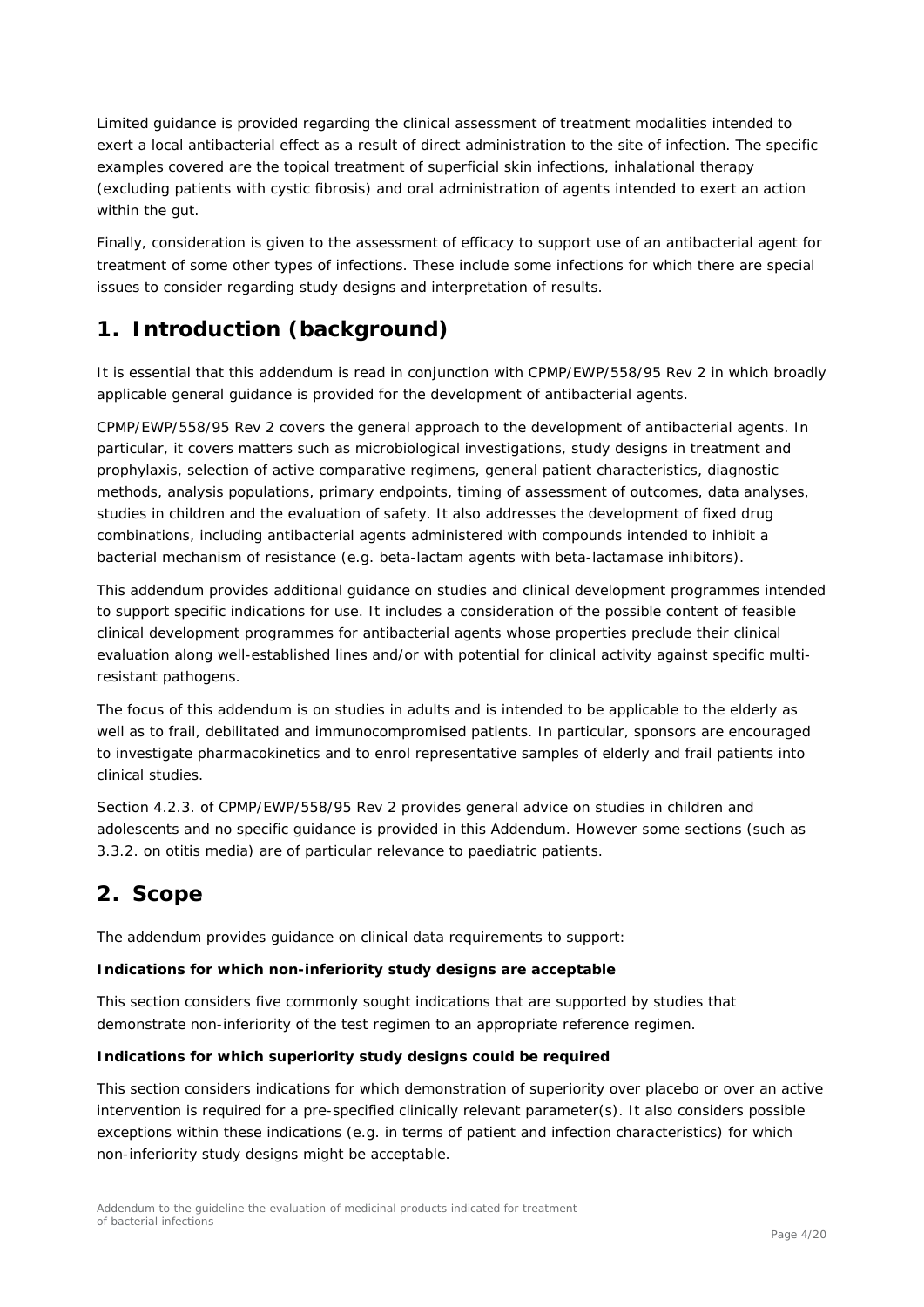#### *Circumstances in which limited clinical data may be accepted*

This section considers the evaluation of efficacy of a test agent against uncommon or rarely encountered infections and pathogens that constitute an unmet clinical need. As an example, suggestions are made for collecting a body of evidence to support likely clinical efficacy against organisms that express specific types of resistance or patterns of multi-resistance that are currently uncommon or rare. Consideration is also given to the development of agents with a very narrow antibacterial spectrum of activity, including circumstances in which it will not be possible to evaluate these agents as monotherapy unless the pathogen can be determined before commencing treatment.

#### *Other indications for use that could be sought*

This section includes examples of indications for which some special considerations and/or problems apply to the design of clinical studies and the interpretation of data.

This addendum does not address treatment modalities that do not exert a direct antibacterial effect. For example, agents intended to modify the course of an infectious process wholly or partly via mechanisms other than inhibition of bacterial replication.

### <span id="page-4-0"></span>**3. Main guideline text**

### <span id="page-4-1"></span>*3.1. Introduction*

The sections that follow are intended to be as broadly applicable as possible. Individual clinical development programmes may need to be tailored to fit specific circumstances.

#### <span id="page-4-2"></span>*3.2. Indications for which non-inferiority study designs are acceptable*

This section considers five commonly sought indications that are supported by demonstrating non- inferiority of the test regimen to an appropriate reference regimen. The following observations are relevant in each example:

#### *a) Non-inferiority margins*

There is a lack of very reliable evidence relevant to current clinical management practices to gauge the likely spontaneous resolution rates (i.e. without specific antibacterial therapy) in the types of infection under consideration. In the examples that follow, the suggestions for appropriate non-inferiority margins are considered very likely to be sufficient to differentiate the effect of the test agent from no antibacterial treatment and take into account clinically acceptable differences for a test agent compared to an appropriate active comparative regimen. Sponsors should note that the suggested non-inferiority margins are applicable whether two pivotal studies are conducted or a single pivotal study is proposed. If a single study is proposed the sponsor should give consideration to pre-defining a smaller level of significance than is usual in such studies (e.g. 0.01 rather than 0.05). However, if a single randomised controlled pivotal study is conducted as part of the development of the types of antibacterial agents discussed in section 3.4 a level of significance at 0.05 could be acceptable subject to justification.

Sponsors may wish to propose alternative non-inferiority margins to those suggested (e.g. based on emerging methods for estimating the placebo effect). These proposals will be given due consideration according to the strength of the supportive evidence.

Addendum to the guideline the evaluation of medicinal products indicated for treatment of bacterial infections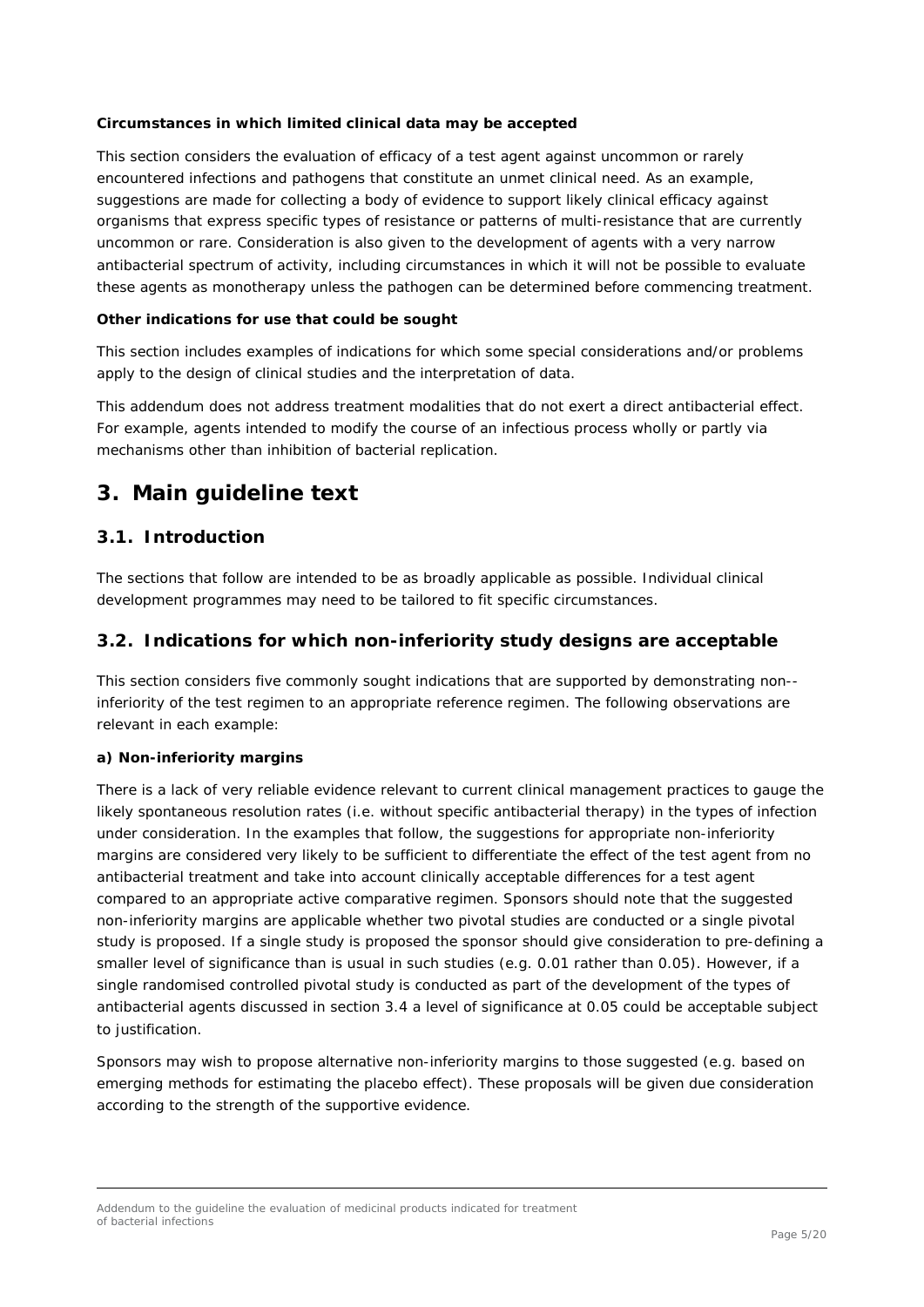#### *b) Route of administration*

Patients with any of the five types of infection considered below usually require initial parenteral treatment, with or without a switch to oral therapy. For studies in patients with community acquired pneumonia or urinary tract infections using only oral treatment the inclusion criteria would require adjustment but the suggestions for the primary analysis are still applicable.

#### *c) Pre-study antibacterial treatment*

In general, up to 24 hours of prior therapy within 72 hours of enrolment may be acceptable. The protocol should specify limits for the most likely agents that would be used depending on the type of infection under study. For example, in community-acquired pneumonia (CAP) and urinary tract infection (UTI) studies the limit may be a single dose of an agent usually given once daily and 2-3 doses of agents that are routinely administered more than once a day. In intra-abdominal infections (IAI) it may be appropriate to limit prophylaxis to one pre-operative and one further dose administered during or at the conclusion of surgery. An exploratory analysis of outcomes in subgroups of patients that did and did not receive prior therapy within 72 hours for the infection under study is recommended in all studies.

Pre-study antibacterial treatment up to the time of enrolment is acceptable in a patient who has clearly failed to respond to a suitable course of antibacterial treatment (in terms of dose and duration along with documented susceptible pathogen). The protocol should specify whether prior failure includes failure to improve as well as worsening on pre-study treatment.

### <span id="page-5-0"></span>**3.2.1. Skin and soft tissue infections (SSTI)**

#### *Patient selection criteria*

Acceptable types of infection for study include cellulitis, erysipelas, wound infections (traumatic or post-surgical) and major abscesses. The extent of the infection should be documented, taking into account that the acute infection may surround a chronic lesion (e.g. a varicose ulcer) that will likely remain unchanged by systemic antibacterial therapy. A minimum area affected (e.g. area of erythema, wound dimensions) or estimated size of abscess should be stated in the protocol.

The proportion of patients enrolled with abscess should be limited (e.g. up to approximately 30% of the total patients) and the protocol should specify a time window within which drainage should occur.

Patients should demonstrate a protocol-defined minimum number of signs and symptoms associated with an ongoing acute infectious process.

If patients with infected burns are to be enrolled the maximum extent and thickness should be specified in the inclusion criteria and the protocol should set a limit on the proportion of patients with burns that are enrolled. It is preferred that efficacy in patients with diabetic foot infections is evaluated in separate dedicated studies.

Patients with suspected or confirmed osteomyelitis or septic arthritis and those with severe necrotising infections that require specific surgical and pharmacological management should be excluded.

#### *Primary analysis*

Clinical outcome documented at a test of cure (TOC) visit timed from randomisation so that it occurs within a window of approximately 7-14 days after the last day of treatment would be an acceptable primary endpoint. The suggested non-inferiority margin is -10%.

Addendum to the guideline the evaluation of medicinal products indicated for treatment of bacterial infections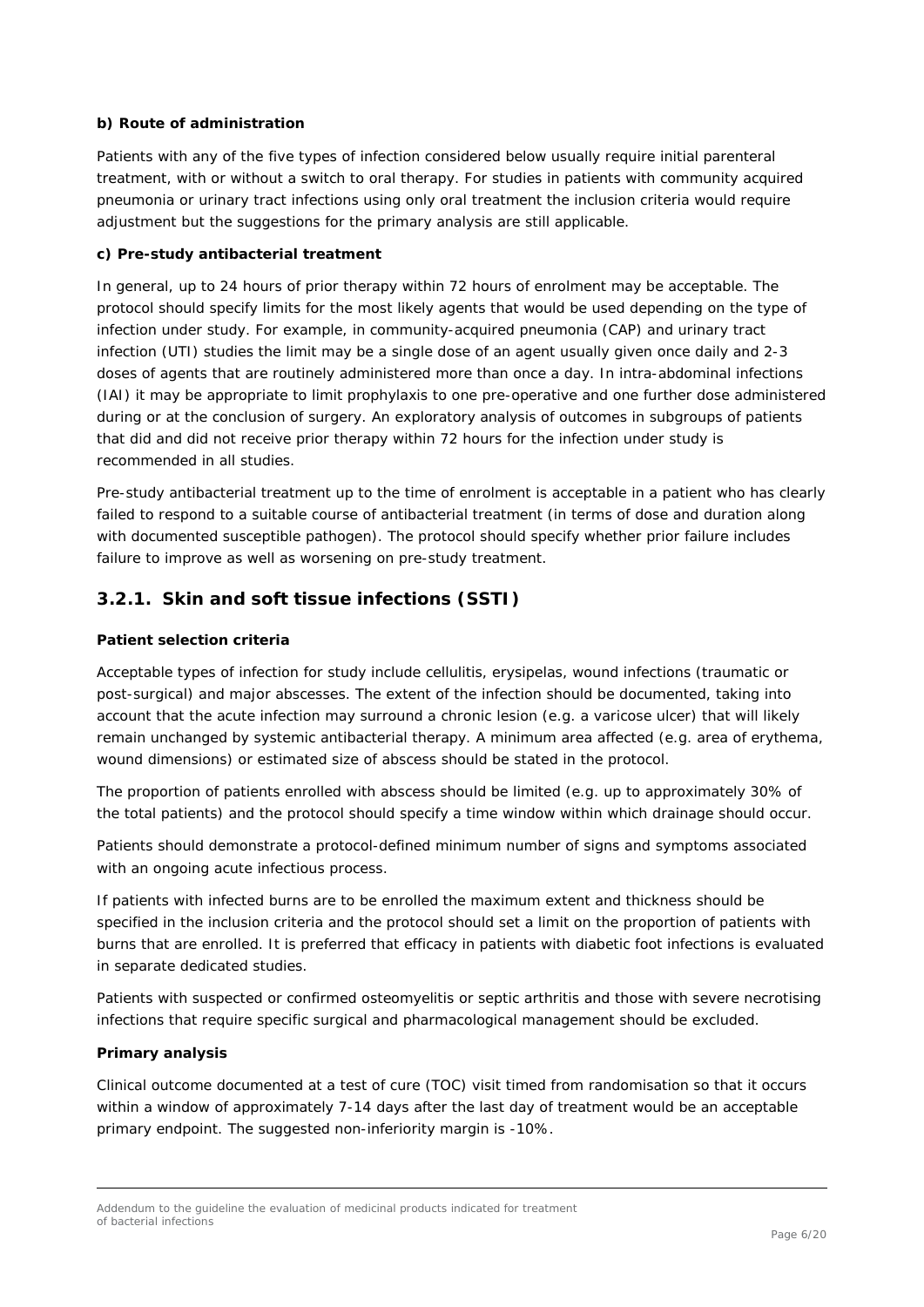### <span id="page-6-0"></span>**3.2.2. Community-acquired pneumonia (CAP)**

#### *Patient selection criteria*

All patients must have a good quality chest radiograph obtained within 48 hours prior to enrolment that shows new infiltrates in a lobar or multilobar distribution. Patients should demonstrate a protocoldefined minimum number (e.g. at least 3-4) of new onset cough, purulent sputum, fever, dyspnoea, tachypnoea and pleuritic chest pain as well as at least one characteristic finding on percussion and/or auscultation associated with consolidation.

Sufficient data should be collected and recorded before enrolment to assign patients within the Patient Outcomes Research Team (PORT) classification system for the purposes of stratification. When treatment is to be initiated by the intravenous route eligible patients should have a minimum PORT score of III and at least 25% (and preferably ~50%) should have a score of IV-V. It may be appropriate to exclude patients with a score of V who require immediate ICU admission. In studies that involve only treatment by the oral route patients should have PORT scores of II or III at the time of randomisation and at least 50% should have a score of III.

Protocols may also capture sufficient data to determine CURB-65 scores (i.e. a scoring system based on confusion, urea, respiratory rate and blood pressure) as part of the documentation of the baseline condition of patients.

Consideration should be given to stratification of enrolment according to age  $< 65$  years and  $\geq 65$  years and no upper age limit should be set.

The sponsor may include strategies to try to enrich or to minimise the study population infected with specific pathogens, such as the use of urinary antigen tests for *S. pneumoniae* or *L. pneumophila*.

Patients suspected of having pneumonia that is secondary to aspiration or a specific obstruction (e.g. malignancy and inhaled foreign body) and those with cystic fibrosis should not be enrolled.

#### *Primary analysis*

Clinical outcome (based on pre-defined resolution of signs and symptoms) documented at a test of cure (TOC) visit timed from randomisation so that it occurs within a window of approximately 5-10 days after the last day of treatment would be an acceptable primary endpoint. The suggested noninferiority margin for each study is -10%.

### <span id="page-6-1"></span>**3.2.3. Hospital-acquired pneumonia (HAP) and ventilator-associated pneumonia (VAP)**

#### *Patient selection criteria*

Studies may be confined to either hospital-acquired pneumonia (HAP) or ventilator-associated pneumonia (VAP). A convincing demonstration of efficacy in VAP could support an indication that includes HAP but not vice versa. Studies that include patients with either HAP or VAP should employ stratification to ensure that representative samples of patients in each category are enrolled (e.g. it is suggested that at least 25-30% should have VAP).

Patients with HAP should have been hospitalised for at least 48 hours before onset of the first signs or symptoms or these should occur within 7 days of hospital discharge. Patients should present with a minimum number of clinical features (as suggested for CAP but not including the signs on examination and auscultation, which may be absent) plus a new infiltrate on chest radiograph. Patients who have only been assessed in an emergency care setting should be excluded in order to enhance the likelihood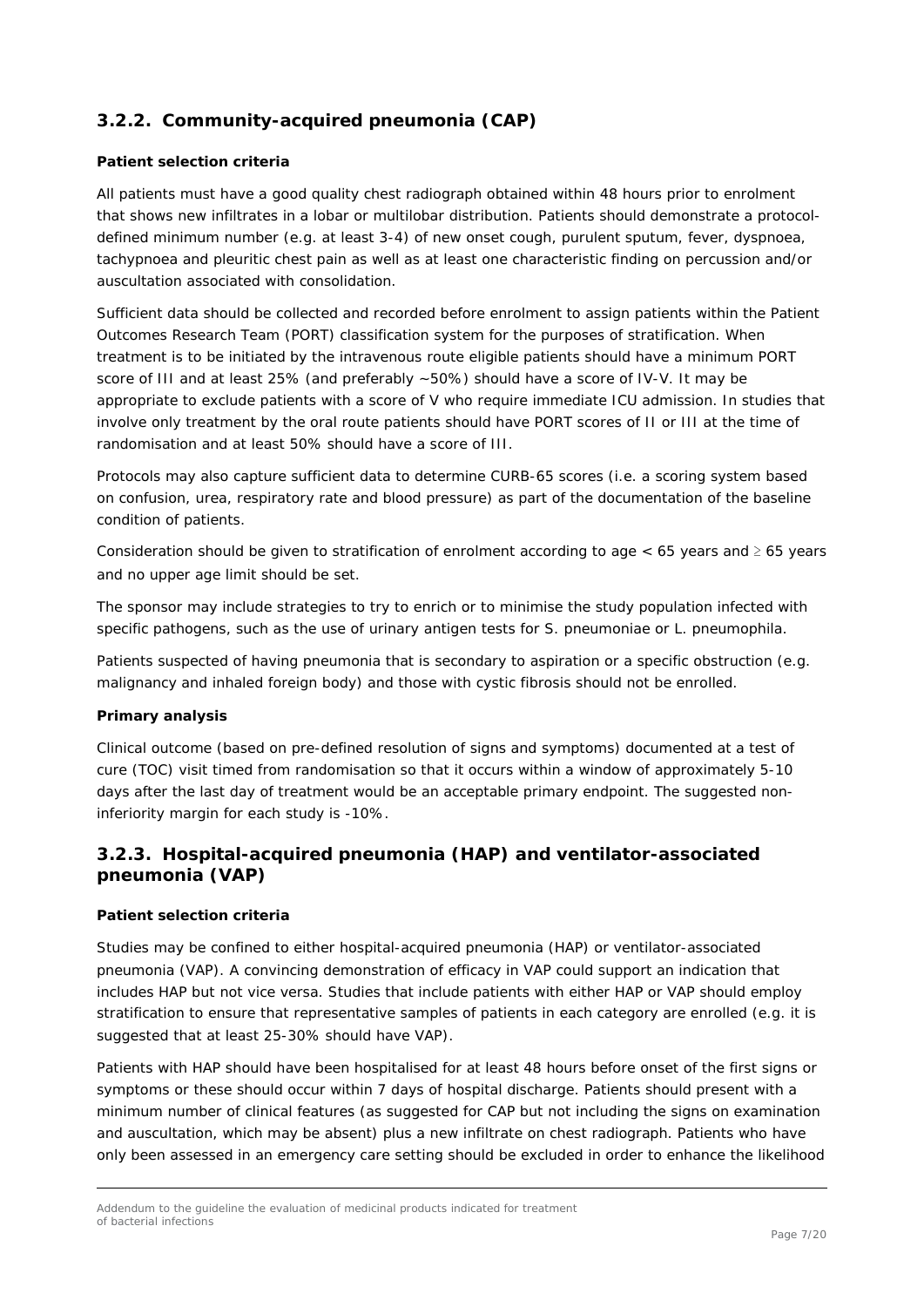that the infection is due to a pathogen highly characteristic of nosocomial infections that are commonly acquired in acute care hospitals.

In addition to clinical and radiographic features, patients with VAP should have received mechanical ventilation via an endotracheal or nasotracheal tube for at least 48 hours (i.e. the VAP population should not include patients receiving only positive pressure ventilation without intubation). Additional inclusion criteria to assist the selection of ventilated patients with an acute onset pneumonia may include documentation of the Clinical Pulmonary Infection Score (e.g. a minimum CPIS of 6), partial pressure of oxygen < 60 mm Hg in arterial blood (on room air), oxygen saturation < 90% (on room air) and worsening of the PaO2/FiO2 ratio.

Protocols may employ other scoring systems to select for a patient population that is severely ill (e.g. in whom the mortality rate is likely to exceed 10-20%). For example, the sequential organ failure assessment (SOFA) score, the multiple organ dysfunction score (MODS) and the acute physiology and chronic health evaluation score (APACHE II).

Sponsors may include pre-enrolment rapid tests that attempt to enrich or exclude patients infected with or colonised by certain species. If sponsors choose to include specifications for respiratory secretion specimens and minimum bacterial loads (in colony forming units/mL) for classifying organisms as pathogens it is imperative that the protocol also plans for analyses in which outcomes are assessed in all patients with any positive culture of a relevant pathogen from any pre¬-treatment respiratory tract specimen.

#### *Primary analysis*

Clinical outcome documented at a TOC visit timed from randomisation so that it occurs within a window of approximately 7-14 days after the last possible day of treatment would be an acceptable primary endpoint. The secondary endpoints should include all-cause mortality (e.g. deaths that occur up to day 28 post-randomisation) and the proportions of patients that are discharged from hospital within a prespecified post-randomisation follow-up period.

The suggested non-inferiority margin should not exceed -12.5% in studies confined to VAP or HAP or including both HAP and VAP patients.

### <span id="page-7-0"></span>**3.2.4. Intra-abdominal infection (IAI)**

#### *Patient selection criteria*

Patients should have a diagnosis of intra-abdominal infection (IAI) established during procedures such as laparotomy, laparoscopy or percutaneous drainage. Suitable diagnoses include (but are not limited to) perforations of the gall bladder, a diverticulum or the appendix, established peritonitis secondary to trauma and abscesses associated with any of these conditions. It is recommended that the proportion of patients with infections originating in the appendix should not exceed approximately 30% and that patients should be stratified at enrolment according to infection type (e.g. appendicitis-associated IAI vs. IAI secondary to other primary lesions). Patients with perforations of the stomach and small intestine should not usually be enrolled unless there is clear evidence of an established secondary infectious process within the abdominal cavity.

#### *Primary analysis*

Clinical outcome documented at a TOC visit timed from randomisation so that it occurs within a window of approximately 7-14 days after the last possible day of treatment would be an acceptable primary endpoint.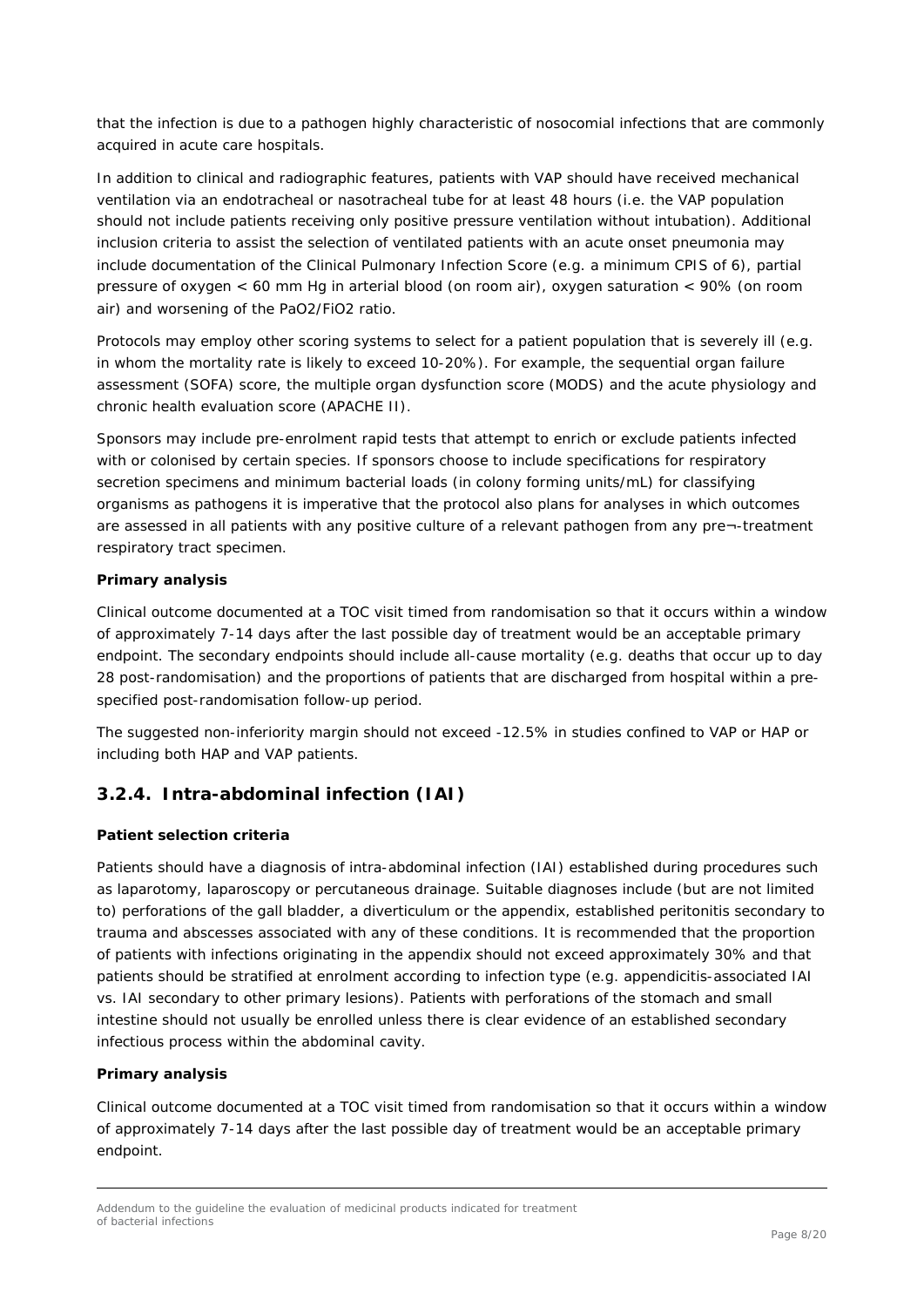A non-inferiority margin of -12.5% is suggested.

### <span id="page-8-0"></span>**3.2.5. Urinary tract infections (UTI)**

#### *Patient selection criteria*

Patients should have at least one of indwelling urethral (i.e. not percutaneous) catheter, urinary retention, urinary obstruction or neurogenic bladder. Patients with ileal loops or vesico-ureteric reflux should not be enrolled. As far as is possible, patients with signs and symptoms suggesting prostatitis should not be enrolled.

Patients with acute pyelonephritis do not always require parenteral treatment and it is preferred that efficacy in acute pyelonephritis is studied separately. If a study is planned to enrol patients with any of the above conditions or acute pyelonephritis in patients considered unable to commence oral therapy there should be stratification at enrolment according to these diagnoses and it is recommended that the proportion with pyelonephritis should be limited.

The clinical picture should be consistent with an ongoing acute infectious process likely to have a primary focus within the urinary tract. For example, protocols may require that patients have a minimum number of signs of systemic upset accompanied by one or more of flank or pelvic pain, tenderness in the costo-verterbral area, fever, dysuria, frequency or urgency.

Patients may be enrolled before microbiological culture results are available on the basis of documented pyuria (≥ 10 WBCs/mm3) in suitable fresh urine samples, noting that specimens from urine collection bags are not acceptable. If a mid-stream or clean catch specimen is not possible it is preferred that patients with indwelling catheters have the catheter replaced before the sample is obtained.

It is essential that the culture methods allow for an estimation of the bacterial load (expressed in colony forming units [CFU]) in urine. Based on experience and consensus it would be acceptable that patients deemed to have an infection should have > 1 x 105 CFU/mL. Some samples may not meet this cut-off with a single colony type but may have at least this number of colonies in a mixed culture based on visual inspection of morphology on an appropriate selective medium. It is recommended that the microbiologically evaluable population should be confined to those who have only a single colony type. Speciation is expected in clinical studies rather then reporting only enterobacteria or other general descriptive terms.

#### *Primary analysis*

Microbiological success should be defined as < 1 x 103 CFU/mL. The microbiological success rate, documented at a TOC visit timed from randomisation so that it occurs approximately 7 days after the last possible day of treatment, would be an acceptable primary endpoint. It is expected that a reduction of the bacterial load in urine to < 1 x 103 CFU/mL would usually be accompanied by resolution of the clinical signs and symptoms suggesting infection within the urinary tract. Patients who meet the criterion for microbiological success without clinical resolution should be fully described and investigated.

The suggested non-inferiority margin is -10%.

### <span id="page-8-1"></span>*3.3. Indications for which superiority study designs could be required*

In some types of infection and/or in subsets of patients with specific conditions that may be ascribed to bacterial infection the use of active antibacterial treatment has not been established to be superior to no treatment. The reasons include, among others, high spontaneous resolution rates in certain types of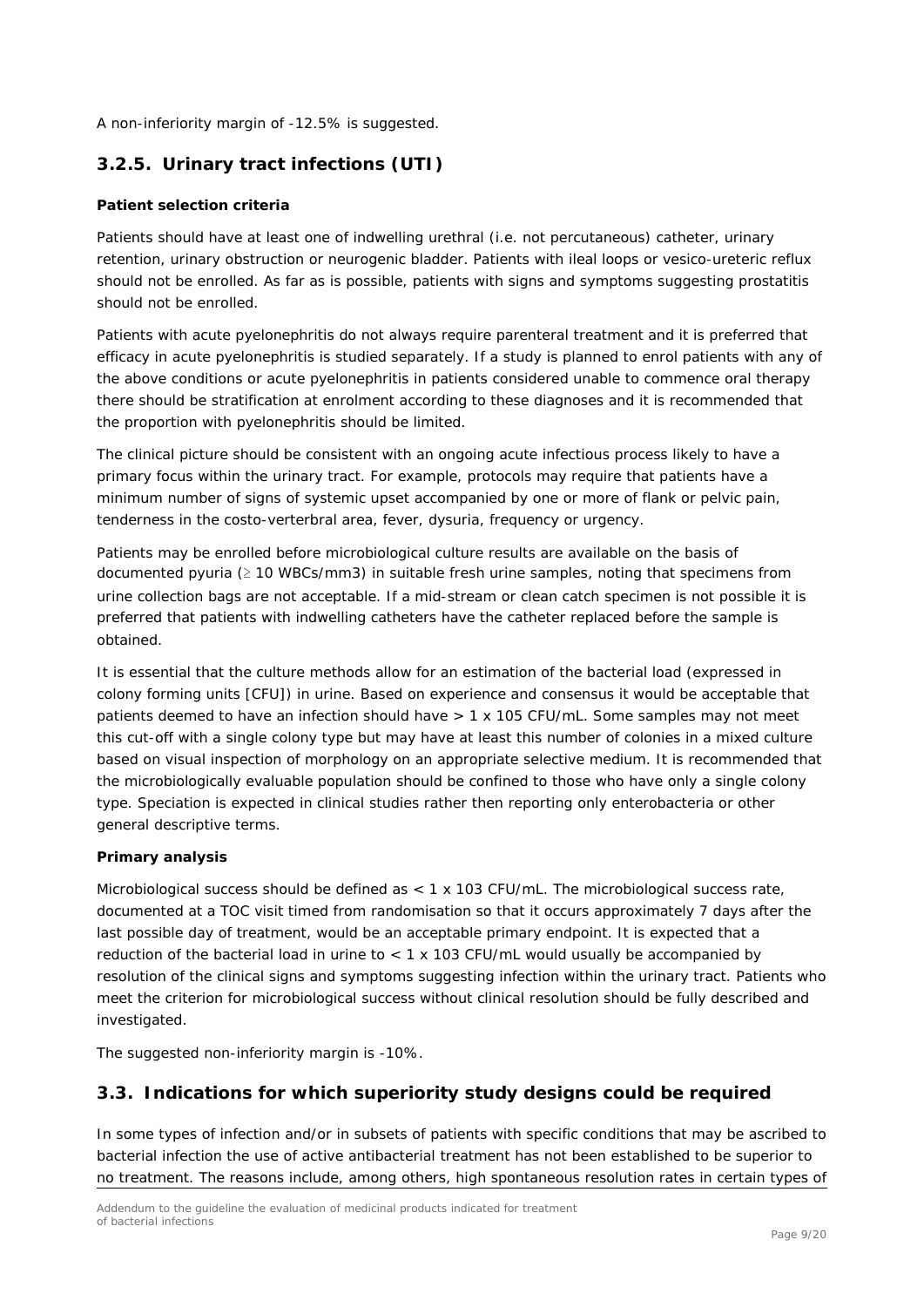infection, or at least in subsets of patients with such infections, and/or low likelihood that the clinical picture is due to a bacterial infection. These infections include (among others) acute bacterial maxillary sinusitis (ABS), acute bacterial exacerbations of chronic bronchitis (ABECB), acute otitis media (AOM) and superficial skin infections (such as impetigo and minor wounds). Another example is the use of inhaled antibacterial agents to prevent infective exacerbations in patients with chronic airways obstruction or bronchiectasis or as add-on therapy to systemic antibacterial regimens for the treatment of exacerbations or acute bacterial pneumonias.

In these instances the clinical benefit of a test agent cannot be assessed with confidence in a non¬ inferiority study vs. an antibacterial agent that has been approved in the past for the type(s) of infection under consideration. Therefore, efficacy should be evaluated in studies that are designed to demonstrate superiority of the test agent compared to placebo or, possibly, compared to active comparative therapy for a pre-specified clinically important endpoint. It is not possible to provide definitive recommendations for clinical development programmes in these circumstances but some suggestions are provided for consideration.

### <span id="page-9-0"></span>**3.3.1. Study designs**

In several types of infection discussed in the following sections, demonstrating superiority of the test agent over placebo or over an active comparator based on clinical cure rates at a TOC visit is unlikely to be a feasible objective. To assist in selecting appropriate patient populations for study and endpoints for evaluation it is suggested that at least one exploratory study is conducted before proceeding to pivotal studies with pre-defined objectives. These exploratory studies could serve to identify potentially clinically important endpoints for which there is some likelihood that the test agent would demonstrate superiority in an adequately powered study in a carefully selected patient population. Before embarking on pivotal studies it is recommended that study designs and efficacy endpoints are discussed with EU Regulators.

For example, in studies in which patients are randomised to commence either the test agent or placebo from the outset it may be that a benefit for active treatment is demonstrated only during and/or at end of treatment i.e. active treatment speeds up resolution of the infection but it does not significantly affect cure rates assessed at a post-therapy TOC visit. An effect of active treatment on time to resolution of an infection might be regarded as clinically important if it is of sufficient magnitude. This situation is especially likely to be encountered in studies involving topical treatments for impetigo or superficial wounds. It may also apply in subsets of patients with AOM, ABS and ABECB.

One possible alternative to a study against placebo is to randomise patients either to a full course of the test agent that is commenced at study entry or to commence with placebo for a specified number of days (e.g. 48-72 hours) followed by a full course of an appropriate licensed agent. If the test agent has a safety profile that allows for a wide range of doses and if PK/PD suggests the strong possibility of a clear dose-response relationship these features could allow for a further alternative study design that avoids a placebo group. Thus, all patients could be randomised to one of several dose regimens of the test agent starting from the minimum that might be clinically active at least against some potential pathogens based on PK/PD considerations.

In each of these examples the final wording of the indication would reflect the clinical benefit that was actually demonstrated.

### <span id="page-9-1"></span>**3.3.2. Acute otitis media**

It is considered that published data support a specific exception to the general requirement for a superiority study against placebo in AOM. Based on the findings reported by Tähtinen et al. (2011) and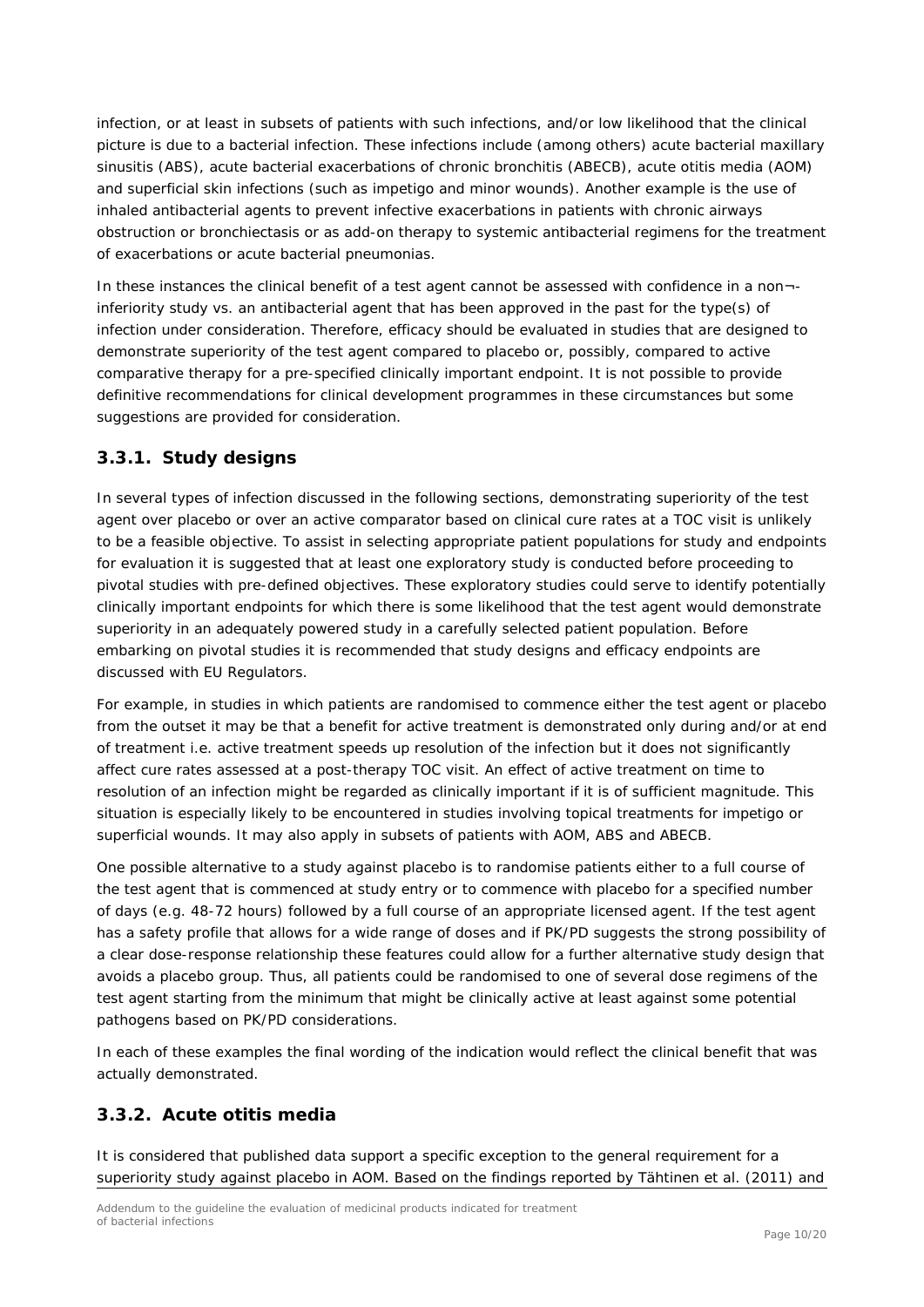Hoberman et al. (2011) a placebo-controlled study is not required in adequately diagnosed AOM in children aged from 6 months up to 3 years. Nevertheless, the available data do not provide an unequivocal indication of the primary endpoint and non-inferiority margin to apply.

An acceptable non-inferiority study in AOM must employ strict inclusion criteria. It is recommended that all eligible children should present with acute onset (within 48 hours) otalgia and a bulging tympanic membrane on otoscopy as a minimum. AOM may be unilateral or bilateral and stratification is suggested. All signs and symptoms compatible with an ongoing acute infection should be documented and the use of a scoring system is recommended. Based on the two published studies the comparative regimen should be oral amoxicillin-clavulanate administered at the highest dose that is approved for treatment of AOM in this age group across the study sites and for at least 7 days.

Clinical success should require resolution of abnormalities on repeat otoscopy (in both ears if AOM was bilateral) and resolution of otalgia. There should also be resolution of signs and symptoms of an ongoing acute infectious process that were present at baseline. A demonstration of non-inferiority could be based on comparison of clinical success rates at a visit timed from randomisation to occur at 1-2 days post-therapy. It is suggested that the pre-defined non-inferiority margin should be less than - 10%. There should also be a comparison of sustained success rates at approximately 14-21 days postrandomisation, depending on the length of treatment and timing of the TOC visit.

At the current time an approval for treatment of AOM in other age groups and in populations that do not meet these diagnostic criteria is not possible based solely on non-inferiority studies.

### <span id="page-10-0"></span>**3.3.3. Acute bacterial sinusitis**

An approval based solely on non-inferiority studies is not currently acceptable. There is a need for further clinical data in adequately diagnosed and well-characterised patient populations before definitive suggestions for clinical studies that could support approval for use in ABS can be made.

### <span id="page-10-1"></span>**3.3.4. Acute bacterial exacerbations of chronic bronchitis**

An approval for the treatment of infective exacerbations of chronic bronchitis based solely on noninferiority studies is not currently acceptable. Studies are hampered by a lack of consensus on the criteria that constitute an exacerbation and the criteria that should determine the need for specific antibacterial therapy in addition to other treatment modalities. Nevertheless, if sponsors wish to conduct studies in such patients it could be acceptable to use criteria to identify exacerbations that might benefit from antibacterial therapy suggested by at least one professional body including experts in the field.

The judgment of clinical success is also not straightforward when a return to pre-exacerbation status is likely the best that can be achieved and when each exacerbation may result in some further deterioration. All of these issues underline the need for high quality placebo-controlled studies in welldefined patient populations.

### <span id="page-10-2"></span>**3.3.5. Inhalational antibacterial regimens in non cystic fibrosis patients**

Sponsors may wish to assess the potential for an inhaled antibacterial regimen to prevent infective exacerbations of underlying conditions such as chronic bronchitis or bronchiectasis and/or to assess inhalational treatment of acute bacterial pneumonia or acute exacerbations in addition to a systemic regimen. Currently the efficacy of these possible uses of inhalational antibacterial therapy has not been established and a demonstration of superiority for the test regimen over placebo is required. In addition, since the relationship between demonstrating an effect on bacterial loads in respiratory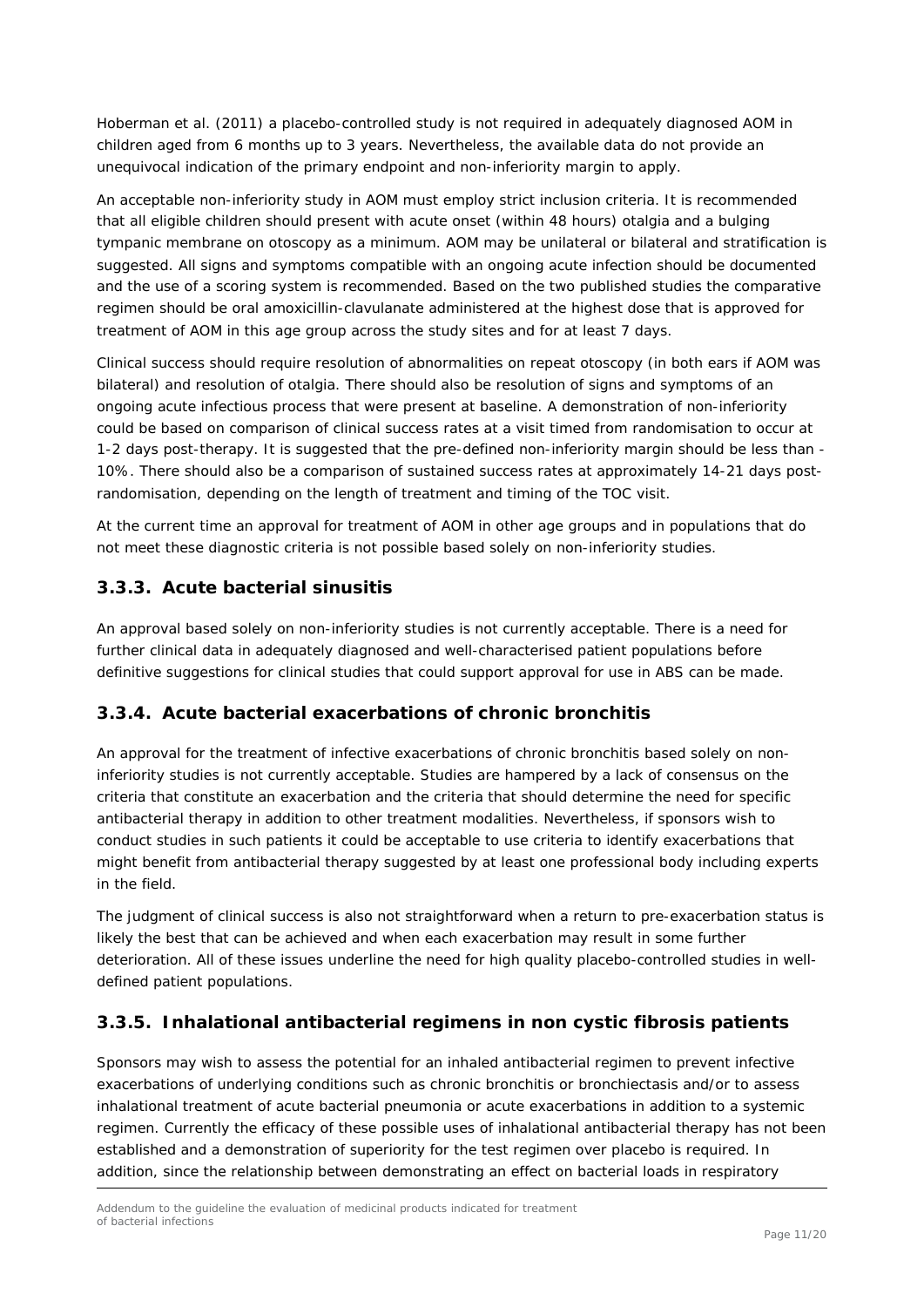secretions and a documented clinical benefit has not been established in any of these conditions the primary analysis must be based on an appropriate clinical endpoint. The use of disease-specific validated instruments to assess outcomes is currently viewed as exploratory although this situation may change in future in accordance with available data and experience gained. Similar considerations currently apply to instruments that measure improvements in chronic baseline symptoms and instruments that detect acute changes in symptoms during exacerbations.

In the case of treatment or prophylactic regimens in patients with chronic bronchitis or bronchiectasis it is essential that there are adequate pre-study investigations to fully document the presence and severity of the underlying lung condition. A major issue for the conduct and interpretation of these studies is the lack of consensus regarding the definition of an acute bacterial exacerbation. Rational criteria for the definition need to be proposed (e.g. taking into account definitions proposed by professional associations of pulmonologists) and justified in protocols.

In studies that assess the effect of single or multiple courses of an inhaled antibacterial agent on preventing bacterial exacerbations an appropriate primary endpoint could be time to exacerbation assessed over 12 months after completion of an initial or first course of the test agent (depending on the regimen under evaluation). It is expected that studies of the treatment of acute bacterial exacerbations of underlying conditions or of acute pneumonias will involve addition of the test and placebo inhaled regimens to a standard systemic antibacterial regimen. In such cases it could be acceptable that the study demonstrates superiority for the test inhaled regimen over inhalation of a placebo based on one or more pre-specified clinical criteria (e.g. time to resolution of clinical signs and symptoms, return to baseline status).

In the case of treatment of pneumonia, subsequent to compelling results from adequate exploratory studies, sponsors may wish to demonstrate non-inferiority of an inhalational therapy alone compared to an appropriate systemic antibacterial treatment in terms of cure rates. In this instance the suggestions made in sections 3.2.2 and 3.2.3 would apply.

### <span id="page-11-0"></span>**3.3.6. Superficial skin infections**

An approval based solely on non-inferiority studies is not currently acceptable. Placebo-controlled studies in patients with impetigo, superficial wound infections and some types of secondary infected dermatoses are feasible. These should be studied separately and with appropriate limitations placed on the use of adjunctive therapies, including the use of antiseptics.

It would be acceptable if the test agent was shown to be superior to placebo based on time to resolution of the infection, which could be assessed at end of treatment. Clinical resolution should also be assessed at post-therapy visits to document relapse rates. Organisms within the two major pathogenic species (*S. aureus* and *S. pyogenes*) may manufacture a range of toxins, some of which could have a negative impact on the success of oral or topical antibacterial treatment. It is recommended that pathogens recovered from infections that have not resolved by end of treatment or which relapse should be investigated for production of toxins.

In studies in impetigo the number of lesions should be counted and an estimate made of the total body surface affected. Protocols may set limitations on numbers and/or surface area, especially if treatment is topical. The protocol may designate treatment of only the single largest lesion, a specific number of lesions or all lesions present to be treated. Depending on the strategy adopted, pre-defined additional analyses may be needed according to lesion numbers or area since untreated neighbouring lesions can affect the likelihood of clinical success at treated lesions.

Addendum to the guideline the evaluation of medicinal products indicated for treatment of bacterial infections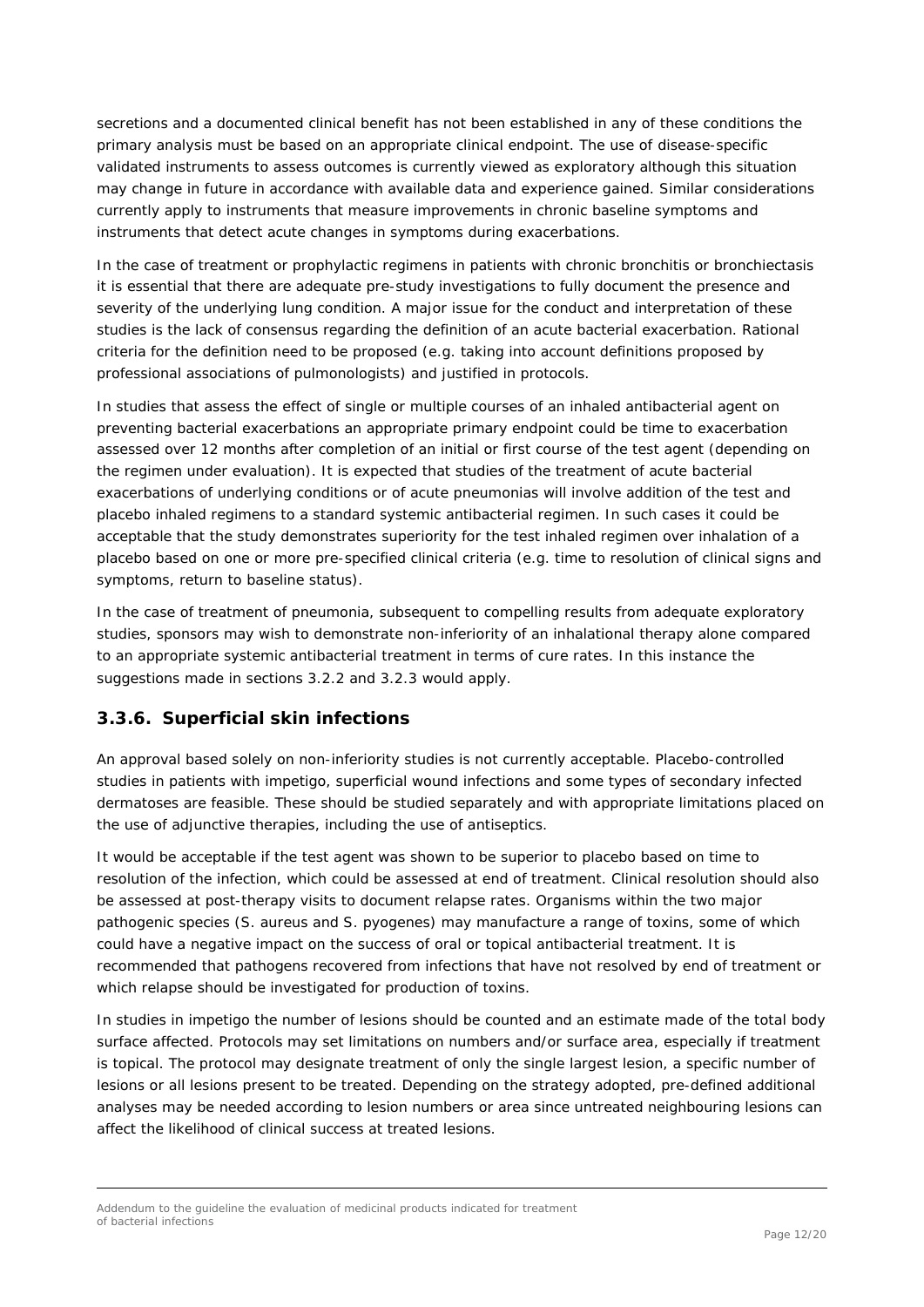The design of studies in secondary infected dermatoses should take into account the possibility of stratifying according to the underlying diagnosis, the need for ongoing topical steroid treatment and the use of occlusion.

### <span id="page-12-0"></span>*3.4. Circumstances in which limited clinical data may be accepted*

### <span id="page-12-1"></span>**3.4.1. Introduction**

The justification for seeking initial approval based on limited clinical safety and efficacy data should be based on the ability of an antibacterial agent to address an unmet clinical need. This situation includes, among others, antibacterial agents with potential to treat infections due to multidrug-resistant (MDR) organisms that are currently uncommon or rare and for which there are few remaining therapeutic options. The possible acceptance of a limited pre-licensure clinical development programme should be discussed and agreed with EU Regulators at an early stage. For example, discussions could be initiated as soon as there are sufficient PK/PD data to indicate a strong possibility that the test antibacterial agent would address an unmet clinical need.

No or very few patients who are infected with such organisms are likely to be enrolled in efficacy studies in commonly sought indications as described in section 3.2. Thus, alternative approaches are needed to accumulate evidence to support a specific endorsement for treatment of MDR pathogens that are susceptible to few licensed antibacterial agents.

There is a range of possible approaches that could be taken to the initial clinical programme and only some of the possible options are outlined in this section. Additional modification and tailoring of programmes could be considered in certain scenarios (e.g. if an established antibacterial agent were to be co-administered with a new beta-lactamase inhibitor or *vice versa*).

### <span id="page-12-2"></span>**3.4.2. Justification for a limited initial clinical development programme**

A new antibacterial agent that belongs to a new class that has a unique mechanism of action can be assumed to be a candidate to address an unmet clinical need. Nevertheless, it is important to evaluate whether its utility could be severely impacted by mechanisms that can confer resistance to multiple classes of antibacterial agents. For example, (impermeability of the outer membrane and/or the presence of efflux pumps, both of which can lead to resistance to several classes of agents).

New agents of existing classes that are active against organisms resistant to other members of the same class are also potential candidates for approval based on a limited initial development programme. These could be standalone agents or they may be presented in combination with a molecule (e.g. beta-lactam drug plus beta-lactamase inhibitor) that protects them against one or more bacterial mechanisms of resistance.

If the spectrum of activity of the new agent is very limited (e.g. to a single genus or species) then there should be adequate justification that the organism(s) within its range are clinically problematical.

There is a need to consider what happens once a new agent that addresses a specific unmet need has been approved based on limited clinical data. A second (or sequential) agent that may address the same types of pathogens could also be considered for an initial approval based on limited data taking into account that having a choice of agents available has several obvious benefits. In these situations it becomes even more important that the justification for a limited development programme leading to first approval is agreed with EU Regulators as early as possible.

Addendum to the guideline the evaluation of medicinal products indicated for treatment of bacterial infections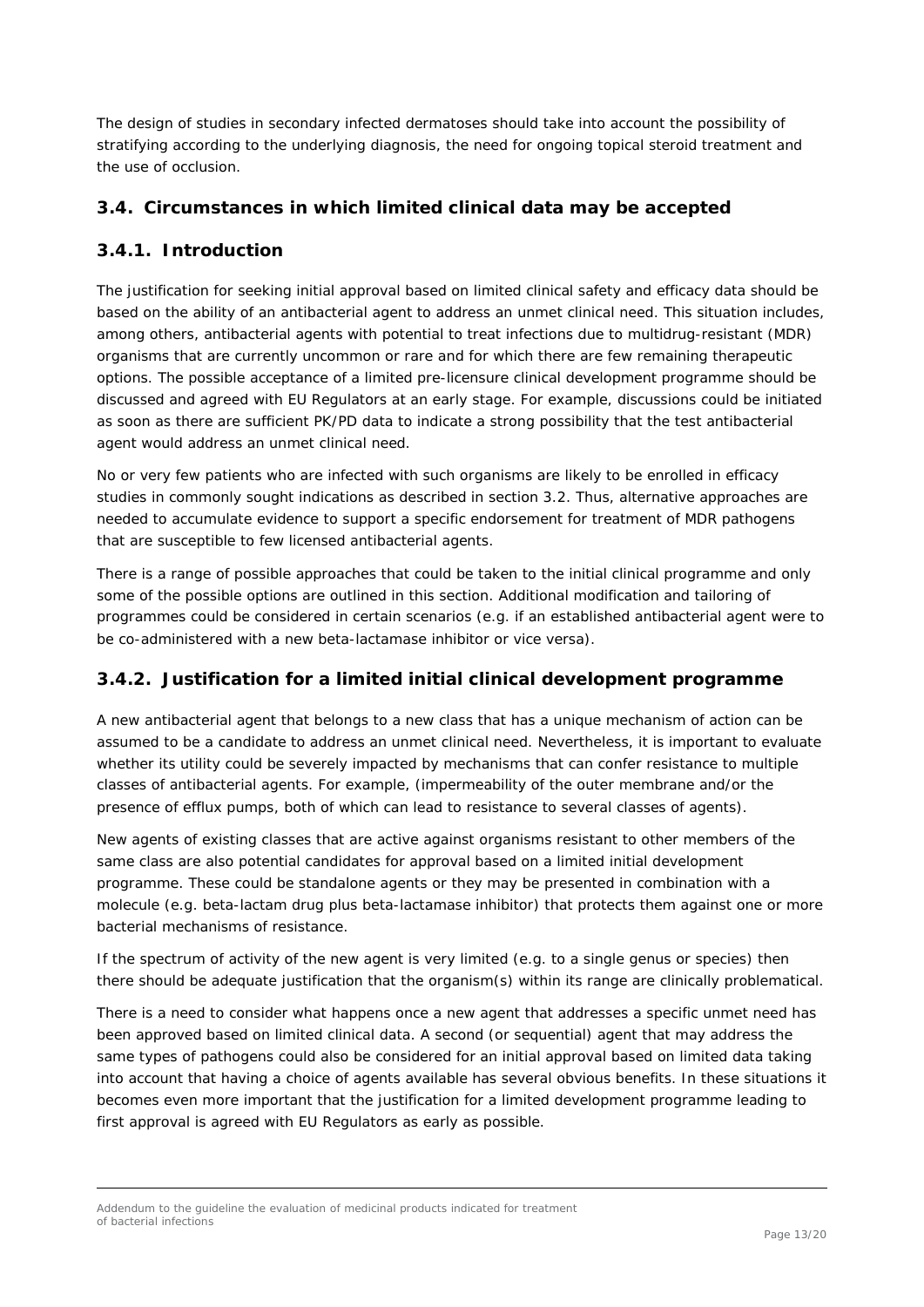### <span id="page-13-0"></span>**3.4.3. Content of the development programme**

#### *General considerations*

It is expected that an adequate pre-licensure pharmacokinetic assessment will be conducted to support use of the antibacterial agent to treat systemic bacterial infections in the intended target population. For example, there would need to be sufficient data on the effects of hepato-renal impairment and on the potential for drug-drug-interactions to occur.

In addition, there would need to be sufficient PK data in the target population or, at least, in patients with a similar degree of infection-associated systemic disturbance as a result of an ongoing acute infectious process, to support robust PK/PD analyses. This is considered to be essential since it is expected that in these situations the PK/PD analyses will form a major part of the justification for the dose regimen and the expectation of clinical activity against the target pathogens.

There is a need to consider whether the new antibacterial agent can be evaluated as monotherapy and in which indications this could be possible to provide a clear picture of safety as well as efficacy. In studies that are confined to or enriched for infections due to the target pathogens of interest current clinical practise may preclude monotherapy with the new agent whenever there is at least one licensed agent to which the pathogen is susceptible.

Additional difficulties apply to the clinical evaluation of antibacterial agents that have a very limited spectrum of activity. Monotherapy may be feasible only in types of infection that are commonly due to a single species and when there are rapid diagnostic tests available (these could be commercially available or developed in parallel with the antibacterial agent). If the only feasible monotherapy study is in patients with UTI and the pharmacokinetic data show very high concentrations of the test agent within the urinary tract then further cautionary wording might be needed regarding a claim for treating other types of infection, as discussed in section 3.4.4.

For clinical development programmes in which most or all of the clinical data are obtained from patients receiving more than one potentially active antibacterial agent the role of the PK/PD analyses becomes even more important to support the likely efficacy of the selected dose regimen.

At the time of initial approval it will be important to evaluate the content of the post-licensure programme to further substantiate safety and efficacy. In some cases and subject to the properties of the new antibacterial agent sponsors may plan to conduct randomised controlled studies in standard indications along the lines described in section 3.2, which will further support the safety and efficacy of the dosing regimen. Additional data on use against target pathogens could be obtained by means of prospective uncontrolled studies, registries and/or other types of observational studies depending on the research questions. Sponsors should have clear proposals for post-approval data collection at the time of submitting the initial application.

#### *Examples of clinical programmes*

Building on the general guidance provided in CHMP/EWP/558/95 Rev 2, some possibilities for demonstrating efficacy and accumulating adequate safety data to support claims for use against multiresistant organisms could include (but are not limited to) development programmes along the lines suggested below.

In all cases it is essential to accumulate evidence to support a strong prediction of efficacy in the intended use(s) from PK/PD analyses that are founded on a thorough documentation of in-vitro activity, non-clinical evidence of efficacy and relevant human PK data, which should include adequate PK data obtained from patients who are systemically ill with a range of types of infection in which the sponsor expects the new agent will need to be used. For example, patients infected with MDR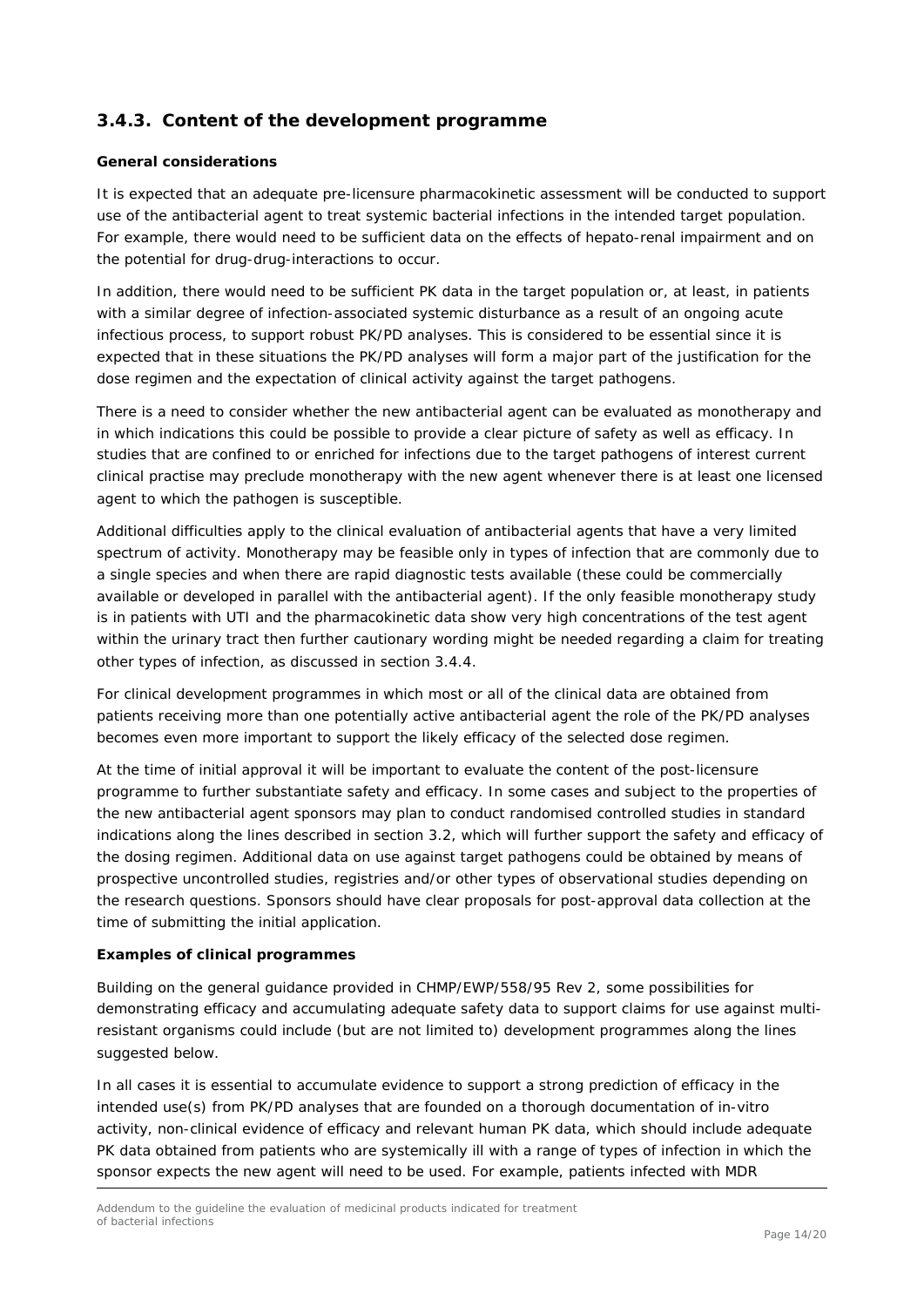pathogens may have received several prior courses of antibacterial agents, been hospitalised for some time, be debilitated and have a range of underlying chronic conditions and it is important that the study population is representative of this population. There should be adequate PK sampling to detect any possible effects of infection-associated systemic upset or specific type of infection/treatment on plasma concentrations and, as may be needed, additional PK/PD analyses.

The PK/PD analyses should address the likelihood that the test agent will be clinically active against organisms for which there is an unmet clinical need. In the sections that follow these organisms are referred to as the target organisms expected to respond to treatment with the new agent and for which there are few remaining treatment options. Since several different mechanisms of resistance could co-exist in these organisms and any one new agent may not be active in all cases it is essential that these issues are fully explored. For example, a new beta-lactamase inhibitor may prevent hydrolysis of a partner beta-lactam agent by the majority of the extended spectrum beta-lactamases (ESBLs) and serine-based carbapenemases but the in-vitro activity of the combination may be considerably reduced (and it may not be clinically active) in the presence of one or more of other types of beta-lactamases, impermeability of the outer membrane or an efficient efflux pump.

Some options for clinical programmes that would, as a minimum, allow for an initial indication for use in patients for whom there are few remaining treatment options, are provided in points i., ii. and iii. Sponsors should note that in each case it is expected that every effort will be made to collect information on safety and efficacy in patients who are infected with the target organisms. The minimum number of patients infected with target organisms will inevitably depend on their prevalence and sponsors are advised to discuss and seek agreement on their expectations for numbers of treated cases with EU Regulators.

i) If the antibacterial spectrum and pharmacokinetics of the test agent permit, the sponsor may choose to conduct at least one randomised and active-controlled study in a specific type of infection. For example, if the test agent is expected to be active against MDR Gram-negative aerobes/facultative anaerobes it could be studied for efficacy in HAP/VAP or IAI since many of the patients will be infected by organisms of relevant genera/species. If the test agent is expected to be active against MDR Grampositive pathogens such as glycopeptide-resistant staphylococci it could be studied for efficacy in HAP/VAP or SSTI. A study in UTI would require a careful justification to support extrapolation of the data to other body sites depending on the PK properties of the new agent. These studies are not expected to enrol sufficient numbers of patients infected with the target organisms to allow for an assessment of efficacy in this subset, although any cases that are enrolled should be carefully scrutinised for outcomes. Their purpose is to provide data to support the safety and efficacy of the selected dose regimen for species within the spectrum of activity of the test agent.

To support a companion claim for clinical efficacy against target organisms an additional study should provide some pre-approval evidence of efficacy. These data could come from a study in which data on well-documented infections due to the target organisms are treated, which may be confined to or enriched for these pathogens. The types of infections treated could be restricted or could include all types that the sponsor feels could be supported by the PK data, noting that infections such as meningitis, endocarditis and osteomyelitis would likely be excluded at least from an initial study due to the special considerations required.

These data specific to the target organisms might come from a small randomised study that is not powered for inferential testing or from an uncontrolled study, with or without the generation of external control data (see further comments on these options in ii. and iii. below).

In this setting of a development programme for an antibacterial agent for which the sponsor intends to seek an indication for use in patients with few remaining treatment options it may be possible to grant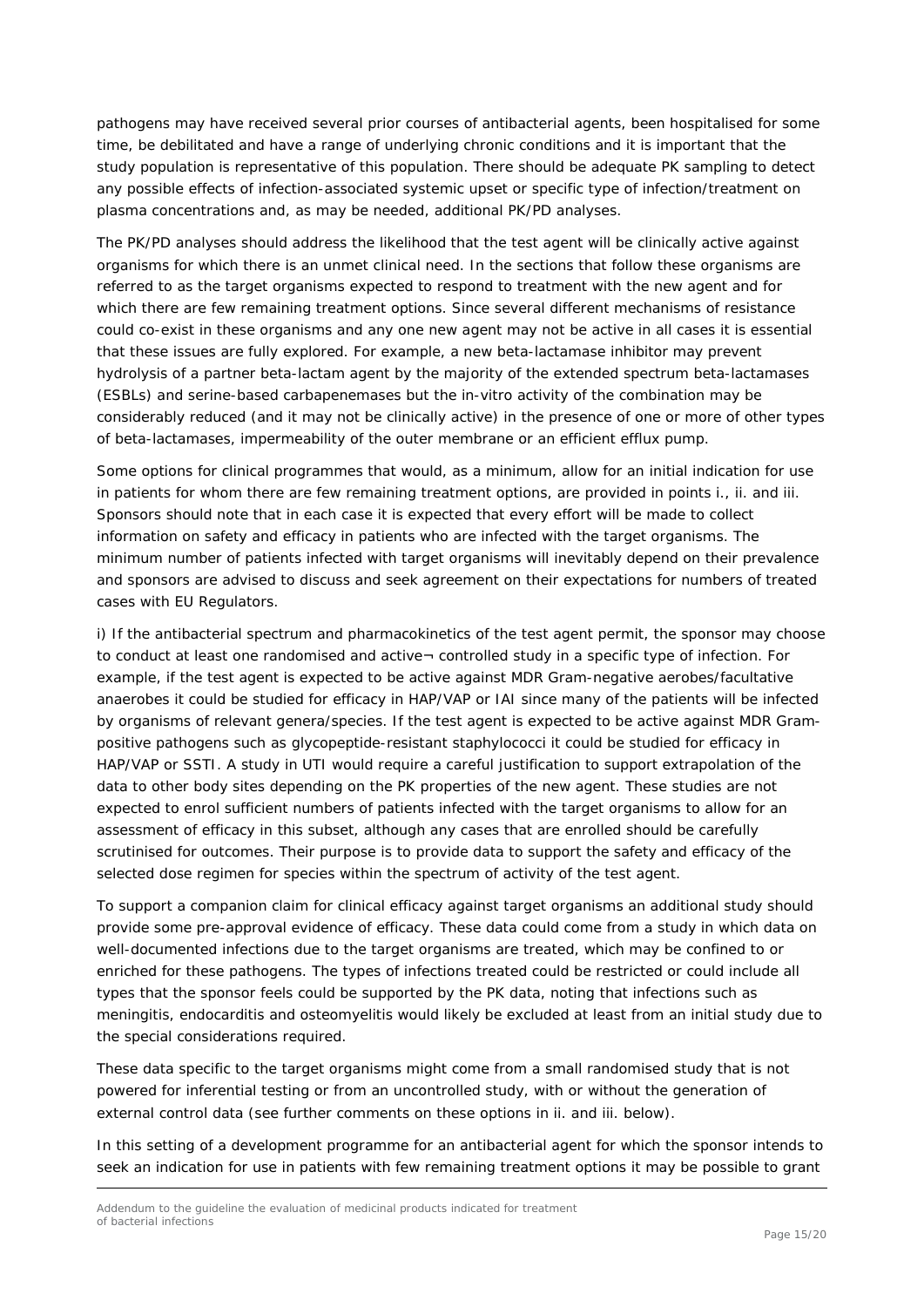an additional indication for use based on a single accompanying randomised controlled study. Specifically in such cases the demonstration of efficacy in the type of infection that was studied could be less precise than would usually be expected for single pivotal studies (i.e. the usual non-inferiority margin recommended for the type of infection under study and level of alpha could be acceptable; see section 3.2). Hence, provided that non-inferiority is convincingly demonstrated for the test product compared to the active comparator and provided that the indication for use in patients with limited therapeutic options is considered to be soundly supported, the data from a single pivotal study could suffice to support a standard claim for efficacy in the indication studied.

ii) If the sponsor seeks only an indication for treatment of the target organisms (i.e. to address an unmet clinical need) at the time of initial approval then one option would be to conduct a prospective randomised study of the new antibacterial agent vs. best-available treatment (BAT). The study could be confined to or enriched for infections due to the target organisms. If it is not feasible to confine the BAT to a single regimen then a protocol that provides a hierarchical preference would be preferred if at all possible. Similarly, if combination therapy is necessary for both treatment groups then it is preferable that the additional agents that are allowed are standardised in accordance with protocoldefined criteria. Sponsors could limit the types of infection studied or effectively allow all-comers (with the few exceptions suggested above).

It is not expected that such a study would be powered for inferential testing. There is no rationale for determining a non-inferiority margin based on clinical success rates. In addition, it is not expected to be feasible to demonstrate superiority for the new agent over BAT based on the usual endpoints that would be applied to each type of infection. However, an exploratory comparison of success rates within the sub-population proven to be infected with the target organisms should be planned. Sponsors are also encouraged to evaluate the potential for superiority of the new agent based on a range of clinically relevant endpoints, which could include time to resolution of specific features of infection or overall survival.

iii) In cases where the numbers of infections due to target organisms is very limited, it may be considered acceptable to conduct an uncontrolled study that employs either recent historical controls or, preferably, external controls. Such a study should be confined to or heavily enriched for patients infected with the target multi-resistant organisms.

### <span id="page-15-0"></span>**3.4.4. Reflecting the evidence in the Summary of Product Characteristics (SmPC)**

There are several possible options regarding reflection of the evidence for efficacy in the SmPC and the final wording can only be decided after a full review of the data. The following proposals should be viewed as preliminary suggestions.

The availability of approved rapid diagnostic tests that can detect specific pathogens and/or specific mechanisms of resistance could have an important influence on the wording of indications. In the absence of any approved relevant rapid tests an approach that is clinically practical needs to be considered.

In addition to the standard sentence in section 4.1 regarding the advice *Consideration should be given to official guidance on the appropriate use of antibacterial agents* it is proposed that section 4.2 should contain as an initial statement the following:

It is recommended that {agent name} should be used to treat patients that have limited treatment options only after consultation with a physician with appropriate experience in the management of infectious diseases.

Addendum to the guideline the evaluation of medicinal products indicated for treatment of bacterial infections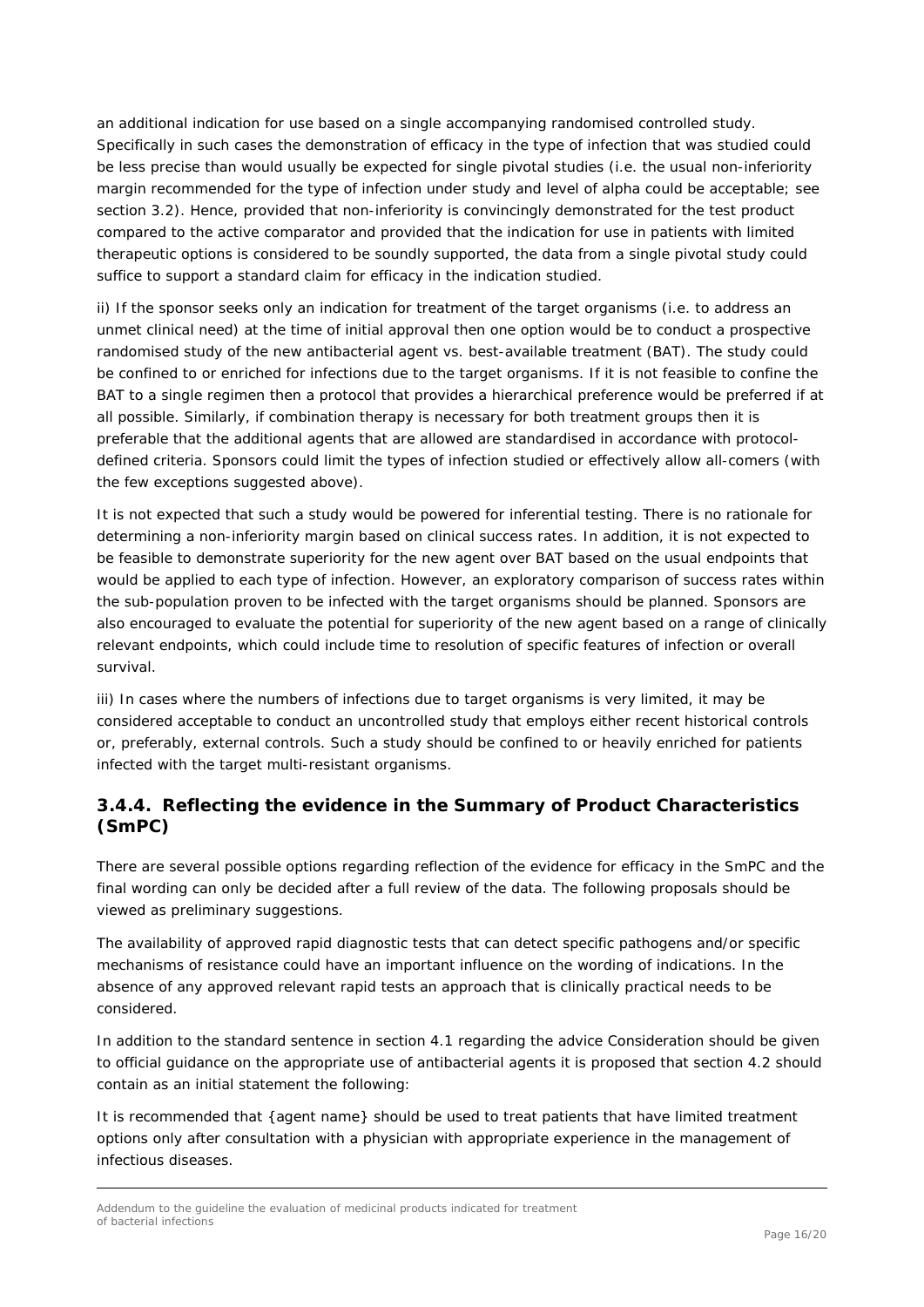For new agents active against only one genus or species that have been studied along the lines suggested in sections ii. or iii. a possible indication could be: *For the treatment of infections due to {genus or species} in patients with limited treatment options.* 

There would have to be a cross reference to section 4.4, where the limitations of the clinical data would need to be mentioned, and to section 5.1, where the actual organisms treated and the data on lack of cross-resistance / potential for co-resistance would be stated.

For new agents that have a broader spectrum of activity it is unlikely to be feasible or appropriate to specify use of the agent only to address the unmet clinical need that justified the acceptance of limited clinical data. In many cases the new agent will be commenced based on a suspicion of the presence of target MDR organisms. Therefore an appropriate indication could be: *For the treatment of infections due to [some types of] pathogens in patients with limited treatment options.*

The specification of types of pathogens could be as broad as aerobic Gram-negative or enterobacterial or similar, depending on the unmet need that is to be addressed and the activity of the individual antibacterial agent. The same approach to cross-referencing would be needed as for an agent with a very narrow spectrum.

In some instances it may be considered necessary to qualify these indications by site of infection due to the pharmacokinetic properties of the test agent and/or any concerns that may arise from the available data on safety or efficacy. If there is no clear rationale to restrict the indications the limitations of the evidence would be reflected elsewhere in the prescribing information as described above.

For some agents consideration may be given to advising stopping the agent in cases where the susceptibility testing results (which could take 48 h) indicate the lack of target MDR pathogens. However, if the agent has a reasonably good safety profile, is active in vitro against the actual pathogens and the patient is showing clear signs of improvement it could be inappropriate to mandate a change in treatment and the decision may be left to the specialist in infectious diseases who is managing or advising on the individual patient.

### <span id="page-16-0"></span>*3.5. Other indications for use that could be sought*

#### <span id="page-16-1"></span>**3.5.1. Bacteraemia**

#### Non-pathogen-specific

It may be possible to accumulate sufficient clinical data to support an indication for use of an antibacterial agent in the treatment of bacteraemia that is associated with specific types of infection, with or without restriction to certain pathogens. For example, in the case of agents that have been in use for many years and are indicated for use in a broad range of infections the total evidence may be considered sufficient for an indication that reads *Treatment of patients with bacteraemia that occurs in association with, or is suspected to be associated with, any of the infections listed above* (i.e. referring to the list of indications approved).

It is likely that at the time of first approval there will be very little clinical experience with an antibacterial agent in the treatment of bacteraemic patients. If no concern arises from review of the subset with accompanying bacteraemia then no statement is made about use in such patients in the SmPC except to mention the limited experience. If the antibacterial agent has been evaluated in several indications and the total number of bacteraemic patients treated across these indications is deemed sufficient (e.g. ~50 or more) to support a conclusion that efficacy is comparable to that in other patients or, at least, comparable to that of other treatments, then the addition of the sentence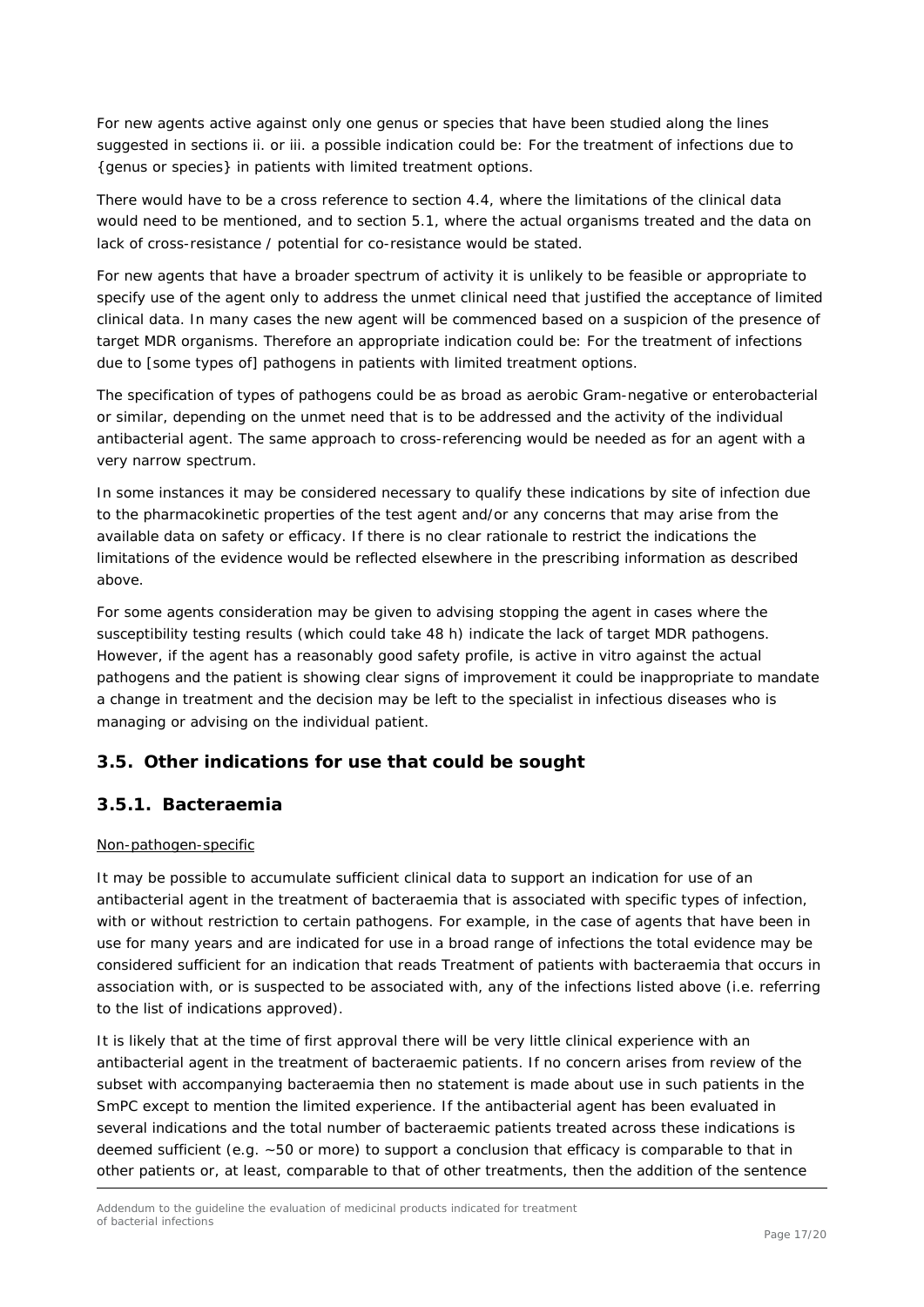above could be considered appropriate.

#### Pathogen-specific

Studies that enrol patients with bacteraemia due to a specific pathogen but regardless of the underlying infection are not usually considered sufficient to support a pathogen-specific indication without additional qualification because this would imply that the test agent could be used to treat such cases regardless of the location of the primary focus/foci of infection (which will anyway be unknown in a proportion of cases). An exception to this approach could apply to agents that are expected to be clinically active against uncommon or rare pathogens and/or multi-resistant pathogens for which there are few treatment options. In such cases, depending on the level of evidence that can be provided, an indication that includes bacteraemic patients regardless of the focus of infection might be considered possible in patients with limited therapeutic options as described in section 3.4.

### <span id="page-17-0"></span>**3.5.2. Treatment of acute bacterial infections in neutropenic patients**

The institution of an antibacterial agent prior to or at the time of onset of expected neutropenia is now a common practise in some patient populations and centres so that rates of breakthrough infections may be low compared to other patient groups. The study population actually enrolled with acute bacterial infections during neutropenia will comprise some ratio of patients with breakthrough infections despite prophylaxis and patients who have not received routine prophylaxis. The two subgroups may be substantially different in terms of their underlying conditions and are likely to be enrolled at different centres with variable routine management protocols. On this basis stratification according to prior or no prophylaxis may be appropriate. The protocol should provide clear criteria to be met in terms of neutropenia (cut-off and expected duration). The definition of fever will also require alignment across sites.

If the test agent must be co-administered due to its spectrum of activity then the additional agent(s) should be specified, including dose regimen and any dose adjustments. If possible the range of agents allowed should be standardised. The protocol should include clear criteria for stopping therapy in terms of susceptibility data, clinical progress, culture results and recovery of the granulocyte count. It is critical that the criteria for failure are very carefully specified (e.g. persistence of the baseline pathogen beyond ~48 hours of treatment).

The most objective basis for the assessment of efficacy would be the comparison of bacterial eradication rates in the subset of patients with a positive blood culture pre-treatment between the test and comparative regimens. Patients with an obvious primary focus should also have a resolution of infection. Due to the complex nature of these patients, difficulties in ascertaining the range of coexisting pathogens and lack of clear distinction between the treatment and prophylactic role of antibacterial agents (even in the subset with a documented bacterial pathogen) the resulting indication would likely reflect the utility of the agent in the overall management of such patients rather than specifying use in the treatment of bacterial infections.

### <span id="page-17-1"></span>**3.5.3. Eradication of carriage**

Indications that relate to the reduction or eradication of a pathogen from a specified body site are not acceptable unless the microbiological effect of active treatment has been shown to result in a measurable clinical benefit. In the absence of adequate data to support such a link, the clinical benefit associated with the effect of treatment on carriage should be demonstrated in a placebo-controlled study with a primary clinical endpoint.

A demonstration of efficacy based on a primary microbiological endpoint and an indication that reflects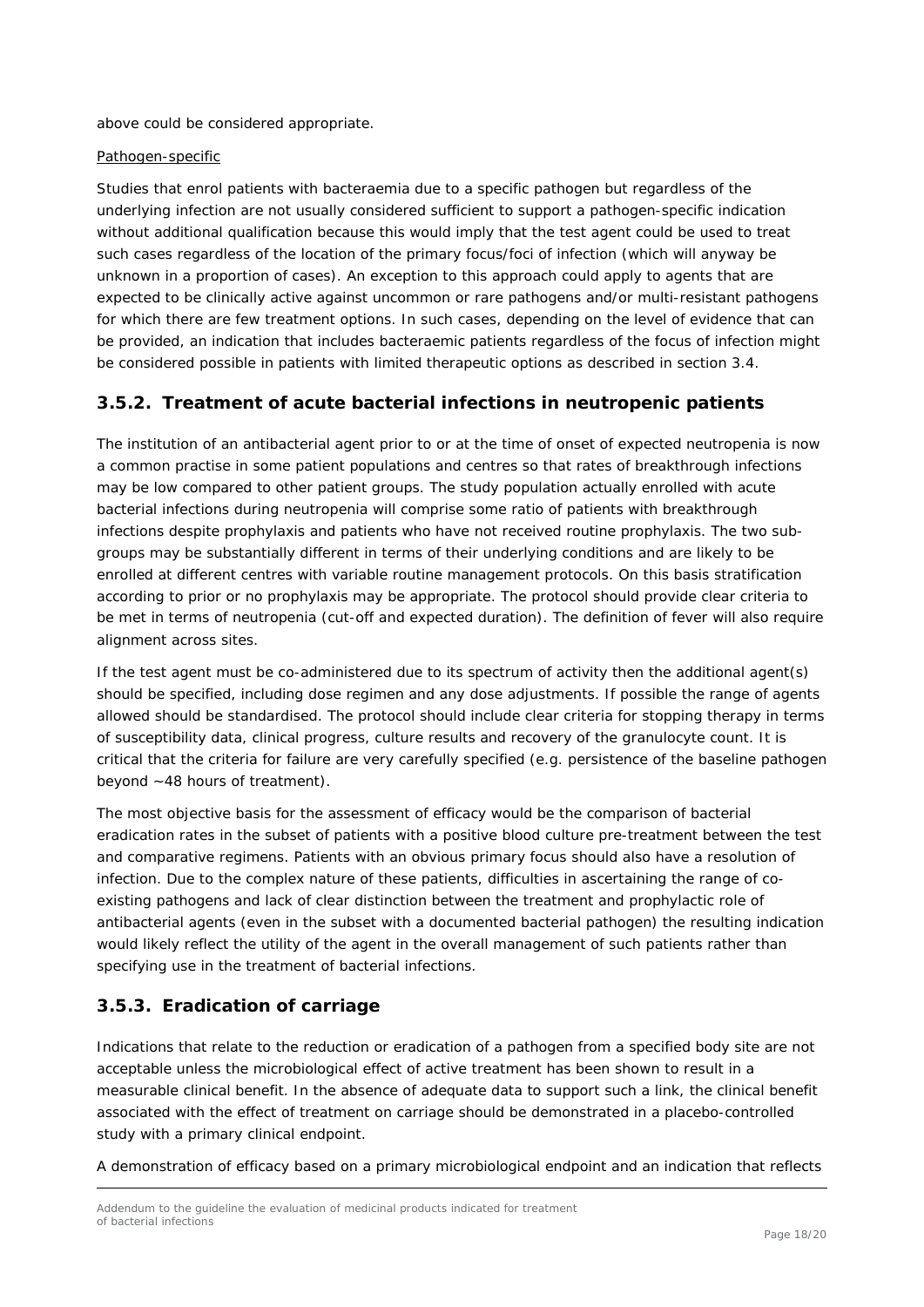the observed effect on carriage would only be acceptable if current clinical opinion (e.g. supported by published literature and/or evidence-based recommendations of professional bodies) considers that eradication of carriage in the specific circumstance studied is well established to be clinically beneficial and is widely recommended.

Possible examples in which studies with primary microbiological endpoints could be acceptable include (but are not limited to) the use of oral treatment regimens to eradicate carriage of meningococci from the nasopharyngeal area of contacts of cases and the eradication of *S. pyogenes* in order to reduce the risk of post-streptococcal syndromes (e.g. rheumatic fever and glomerulonephritis). In these examples a study of the test agent against placebo/vehicle is not feasible. Pivotal studies would have to demonstrate non-inferiority for the test agent regimens against recommended regimens based on microbiological eradication rates.

In addition, sponsors may be able to justify that eradication of *S. aureus* carriage at some body sites (such as the anterior nares) prior to specific types of surgical procedures can be expected to reduce the rate of post-operative infections. Pivotal studies to support this use should aim to demonstrate superiority of the test agent compared to placebo/vehicle in terms of microbiological eradication rates in subjects who are not in imminent need of the treatment. If there is an approved comparator, this could be included as a third arm in a placebo-controlled study and/or a separate comparative study could be performed (which could include subjects with imminent need of eradication).

The clinical studies should incorporate an assessment of the treatment duration required to achieve the required effect and the risk of, and time to, re-colonisation. This requires that there are adequate means available for differentiating re-growth of initial strains from new colonisation events. Organisms recovered from patients who fail to achieve eradication or who show a very slow response to treatment, rapid re-growth or re-colonisation should be fully characterised in terms of susceptibility, mechanisms of resistance and, as may be appropriate to the species, other features such as sub-type and toxin encoding genes/toxin production.

Microbiological culture techniques cannot demonstrate absolute eradication since there will always be a minimum number of organisms that cannot be detected. In reality, only a *reduction in numbers* (within a range that can be differentiated by culture) or *apparent eradication* (i.e. negative cultures) can be demonstrated. In cases that involve topical applications there is also the issue of a carry over effect from residual active agent at the sampling site influencing the numbers of organisms cultured, which may give a falsely optimistic view of the real effect. For all these reasons it is essential that there is an extensive documentation of the detection limits of the sampling and culture methodologies applied in pivotal studies. Other detection methods, such as PCR, cannot differentiate live from dead organisms and data obtained from these methods should not be used for the primary assessment of efficacy.

### <span id="page-18-0"></span>**3.5.4. Oral treatment intended to exert an action within the gut**

Currently, antibacterial regimens intended to exert an action within the gut (some of which are and some not absorbed systemically to any potentially clinically useful extent) have been approved for the treatment of *C. difficile* infections producing diarrhoea and for the treatment of travellers' diarrhoea (with variably specified usages according to genera).

The systemic absorption of agents intended for these uses should be adequately characterised and an appropriate range of pharmacokinetic studies should be conducted accordingly. The implications of any systemic absorption for selection of drug-resistant organisms colonising body sites other than the gut should be discussed. In these types of indications PK/PD analyses do not assist in predicting an effective dose and adequate dose-finding studies are needed.

Addendum to the guideline the evaluation of medicinal products indicated for treatment of bacterial infections